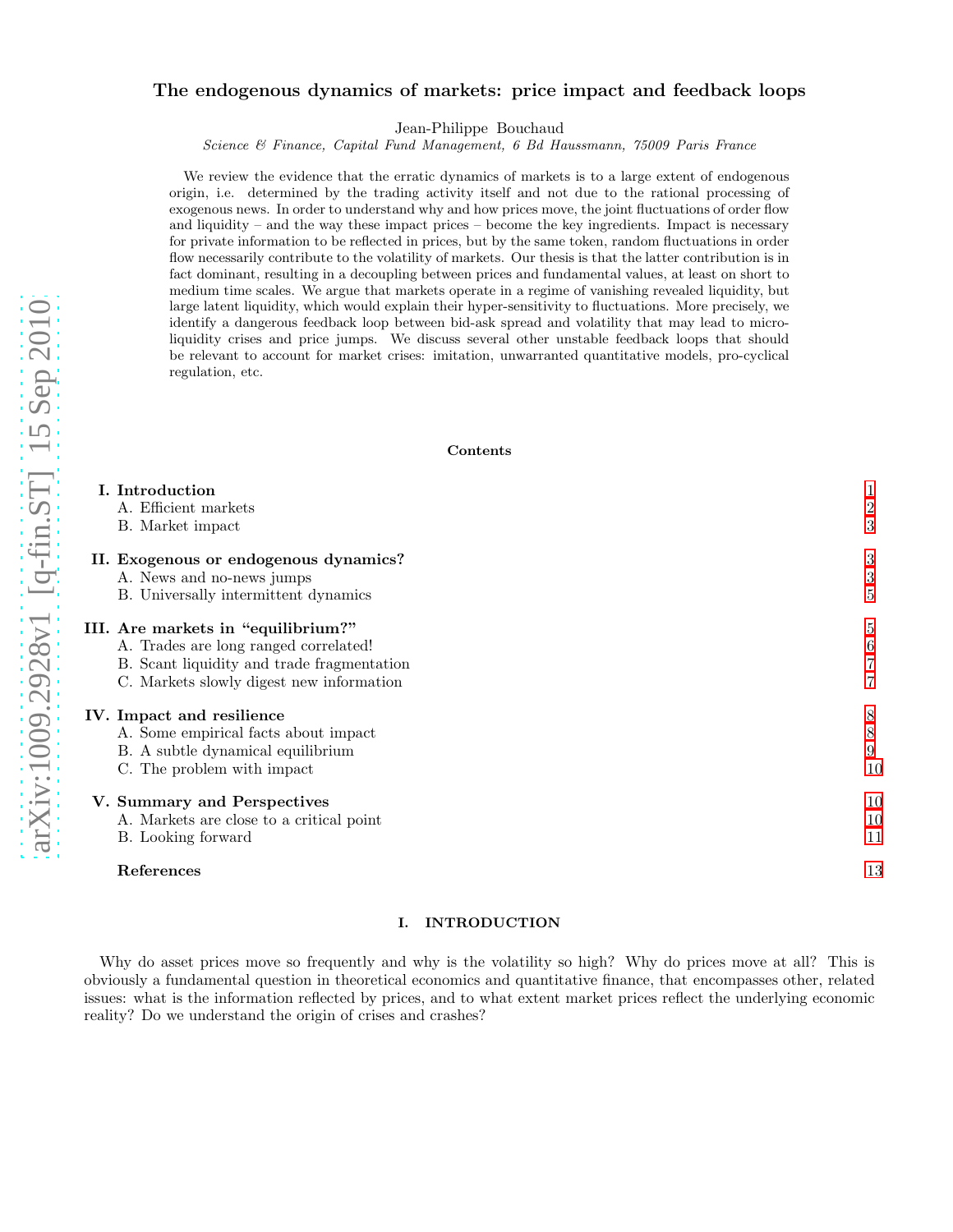#### <span id="page-1-0"></span>A. Efficient markets

The neo-classical paradigm answers that question as follows: prices change because new information about the fundamental value of the asset becomes available. If the information is instantly and perfectly digested by markets, then prices should reflect faithfully these fundamental values and only move because of exogenous unpredictable news. This is the Efficient Market story, which assumes that informed rational agents would arbitrage away any error or small mispricing, and nudge the price back to its "true" value. This is very much a Platonian view of the world where markets merely reveal fundamental values *without influencing them* – the volatility is an unbiased measure of the flow of news, and is not related to the trading activity per se. Crashes, in particular, can only be exogenous, but not induced by market dynamics itself.

Is this picture fundamentally correct to explain why prices move and to account for the observed value of the volatility? Judging from the literature, it looks as if a majority of academics still believe that this story is at least a reasonable starting point. The idea of rational agents and efficient markets has shaped the mind-set of decision makers and regulators for decades and has permeated a variety of spheres, from international monetary policy to derivative markets or sociology. Scores of financial mathematics papers are deeply rooted in the idea that option markets are efficient. It is standard practice in banks to calibrate unwarranted models using market prices of so-called liquid derivatives, and use these models to price and hedge other (more exotic) derivative instruments, a practice very much prone to non-linear amplification of errors and self-fulfilling feedback loops. In the aftermath of the crisis, a number of scholars and pundits have expressed concern about this whole intellectual construct, in particular about the intrinsic stability of markets (see, among the most provocative ones,  $[1-4]$ , and in the context of financial markets  $[6, 7]$  $[6, 7]$ ) – bearing in mind that Keynes had anticipated a lot of these 'new' ideas [\[5\]](#page-12-5). Alan Greenspan himself appears to have been fooled by the Efficient Market whim. As he recently admitted: those of us who have relied on the self-interest of lending institutions, myself included, are in a state of shocked disbelief...Yes, I've found a flaw [in the theory]. I don't know how significant or permanent it is. But I've been very distressed by that fact.. Paul Krugman tried to explain "how Economists got it so wrong"[\[8\]](#page-12-6) as follows: As I see it, the economics profession went astray because economists, as a group, mistook beauty, clad in impressive-looking mathematics, for truth.. But in many quarters it is still business as usual – for example David Altig, from the Atlanta Fed, declared in September 09: I'm less convinced that we require a major paradigm shift. Despite suggestions to the contrary, I've yet to see the evidence that progress requires moving beyond the intellectual boundaries in which most economists already live. As we write, it is still common practice in the world of quantitative finance and in the derivative industry to use of blatantly irrelevant models (such as the local volatility fallacy [\[9\]](#page-12-7) [\[68\]](#page-13-0), the use of Gaussian or Archimedean copulas [\[11](#page-12-8)], etc.) that can always be brute force calibrated on market data to spit out meaningless numbers. In my view, financial engineering is at the stage of Ptolemea's epicycles before Kepler's ellipses. After so much twisting and tweaking (calibration is the politically correct word for it), epicycles were more precise that ellipses...but of course, this was no theory.

There are many reasons to believe that markets are very far from efficient in the above traditional sense. To start with, the very concept of a "fundamental value", that can be computed, at least as a matter of principle, with arbitrary accuracy with all information known at time t, appears to be deeply flawed. The number of factors affecting the fundamental value of a company (or of a currency, etc.) is so large, and the influence of unknown-unknowns so predominant, that there should be, at the very least, an irreducible error margin. All valuation models or predictive tools used by traders and market participants (using economic ratios, earning forecasts, etc.) or based on statistical analysis that detect trends or mean-reversion, are extremely noisy (statistical methods can only rely on a rather short history) and often even biased. For example, financial experts are known to be on the whole over-optimistic, and rather imprecise at forecasting the next earning of a company (see e.g. [\[12\]](#page-12-9) and references therein). News are often ambiguous and not easy to interpret, and real information can be buried underneath Terabytes of irrelevant data.

If we accept the idea of an intrinsically noisy fundamental value with some band within which the price can almost freely wander (because nobody can know better), the immediate question is: how large is this irreducible uncertainty? Is it very small, say 10<sup>−</sup><sup>4</sup> in relative terms, or quite a bit larger, say 50% – as suggested by Black, who defined an efficient market as a market giving the correct price to within a factor 2 [\[13\]](#page-12-10)? If Black is right (which we tend to believe) and the uncertainty in the fundamental value is large, then Keynes' famous beauty contest is a better narrative of what is going on in financial markets, at least in the short term. It is less the exogenous dynamics (news driven) of the fundamental value than the endogenous dynamics of supply and demand that should be the main focus of research.

Another reason why markets cannot be efficient is the limited intelligence of us humans (even if, quite strangely, many academics have a hard time coming to terms with this [\[69](#page-13-1)]). We do make mistakes and have regrets, and we do make suboptimal decisions. In fact, even perfectly rational agents that have to process information in a finite amount of time, are likely to make errors or go for suboptimal solutions. A good illustration of this is provided by chess: pressed by time, even chess masters do make errors and lose against Deep Blue. Many optimisation problems are indeed very complex, in the sense that the best algorithm to solve them requires a time that grows exponentially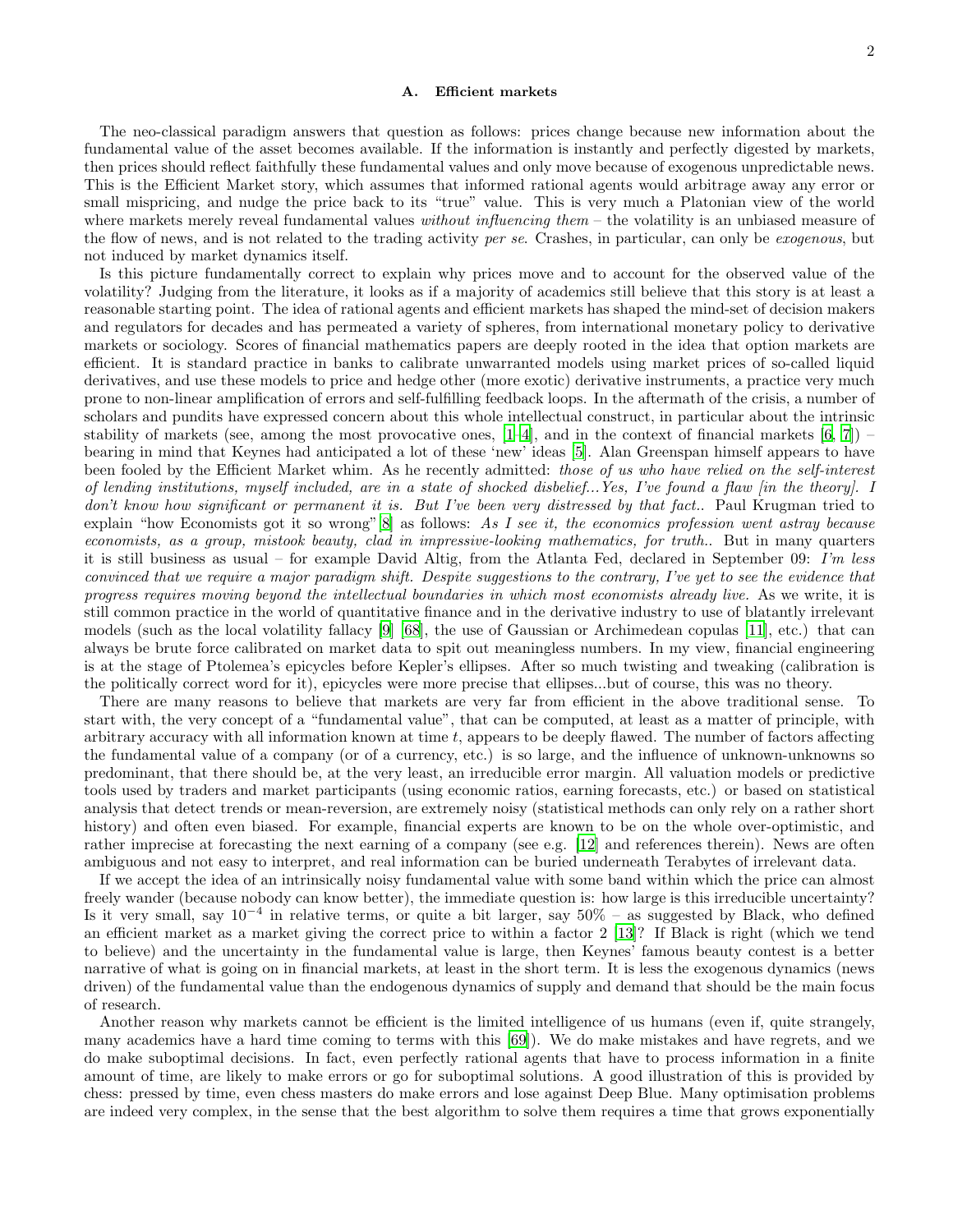3

as a function of the size of the problem (for example the size of a portfolio that one wishes to optimise, see [\[14\]](#page-12-11)). Humans just cannot be expected to be any good at such tasks without developing intuitive or heuristic rules – the most common one being: Just do what your neighbour is doing, he might know better. Another one is: Look for patterns, they might repeat (on this one, see [\[15](#page-12-12), [16](#page-12-13)]).

#### <span id="page-2-0"></span>B. Market impact

This in fact leads us to a crucial issue, that of market impact, which is the main theme of the present paper. It is both rather intuitive and empirically demonstrated that buy trades are followed by a rise of the price, and sell trades by a price decline. A simple way to try to guess what others are doing is to observe price variations, that may reflect the impact of their trades, and therefore their intentions [\[17\]](#page-12-14). The interpretation of the price impact phenomenon is however potentially controversial. In the Efficient Market picture, impact is nearly tautological, since informed agents successfully forecast short term price movements and trade to remove arbitrage opportunities. This trivially results in correlations between trades and price changes, but these correlations cannot be exploited by copy-cats. In this story, however, uninformed trades should have no price impact (except maybe on short time scales); otherwise silly trades would, in the long run, drive prices arbitrary far from fundamental values.

A more plausible story is the following: if Black's idea is correct and the uncertainty in the fundamental value is large, then the amount of information contained in any given trade is necessarily small. [\[70](#page-13-2)] Furthermore, modern electronic markets are anonymous, which makes it impossible to distinguish potentially informed trades from non informed trades. Hence, all trades are equivalent and they must (statistically) equally impact prices.

The mechanism by which the market reacts to trade by shifting the price is precisely the above copy-cat heuristic rule, applied at a tick by tick level. Since all agents are pretty much in the dark but believe (or fear) that some trades might contain useful information, prices must statistically move in the direction of the trades. As reviewed below, high frequency data allows one to make much more precise statements about the amplitude and time-dependence of this impact. But the consequence of such a scenario is that even silly trades do impact prices and contribute to volatility – a mechanism for instabilities, bubbles and crashes, even without any 'news' or other fundamental cause for such events.

We therefore have to decide between two opposite pictures for the dynamics of price: *exogenous*, news driven, or endogenous, impact driven. Of course, reality should lie somewhere in the middle. In the next sections, we will review several empirical findings that suggest that endogenous dynamics is in fact dominant in financial markets.

# <span id="page-2-1"></span>II. EXOGENOUS OR ENDOGENOUS DYNAMICS?

Are news the main determinant of volatility? Were this true, and in the absence of "noise traders", the price should essentially be constant between news, and move suddenly around the release time of the news. Noise traders should merely add high frequency, mean-reverting price changes between news, that do not contribute to the long term volatility of the price.

There are, however, various pieces of evidence suggesting that this picture is fundamentally incorrect. First, high frequency time series do not look at all like long plateaus dressed by high frequency noise. On liquid assets, there is very little sign of high frequency mean reversion that one could attribute to noise traders – in other words, the high frequency volatility is very close to its long term asymptotic value (see e.g. [\[18\]](#page-12-15)). [\[71](#page-13-3)] Volatility is furthermore well known to be much too high to be explained by changes in fundamentals [\[19](#page-12-16)], and most large price swings seem to be unrelated to relevant news release. This was the conclusion reached by Cutler, Poterba and Summers in a seminal study of large daily price changes [\[20\]](#page-12-17) (see also [\[21\]](#page-12-18) for a more recent discussion with identical conclusions).

# <span id="page-2-2"></span>A. News and no-news jumps

We have recently confirmed in detail this conclusion, now on high frequency data, using different news feeds synchronised with price time series. We have looked for simultaneous occurrences of price "jumps" and intra-day news releases on a given company [\[22](#page-12-19)]. [\[72\]](#page-13-4) This requires one to define jumps in a consistent, albeit slightly arbitrary fashion. We chose to compare the absolute size  $|r(t)|$  of a one minute bin return to a short term (120 minutes) flat moving average of the same quantity,  $\sigma(t)$ , in order to factor in local modulations of the average volatility. An s-jump is then defined such that  $|r(t)| > s\sigma(t)$ . The number of s-jumps as a function of s is shown in Fig. 1; it is seen to decay as  $\approx s^{-4}$ , consistent with previous work on the distribution of high frequency returns [\[23](#page-12-20), [24\]](#page-12-21). We note once again that this distribution is very broad, meaning that the number of extreme events is in fact quite large.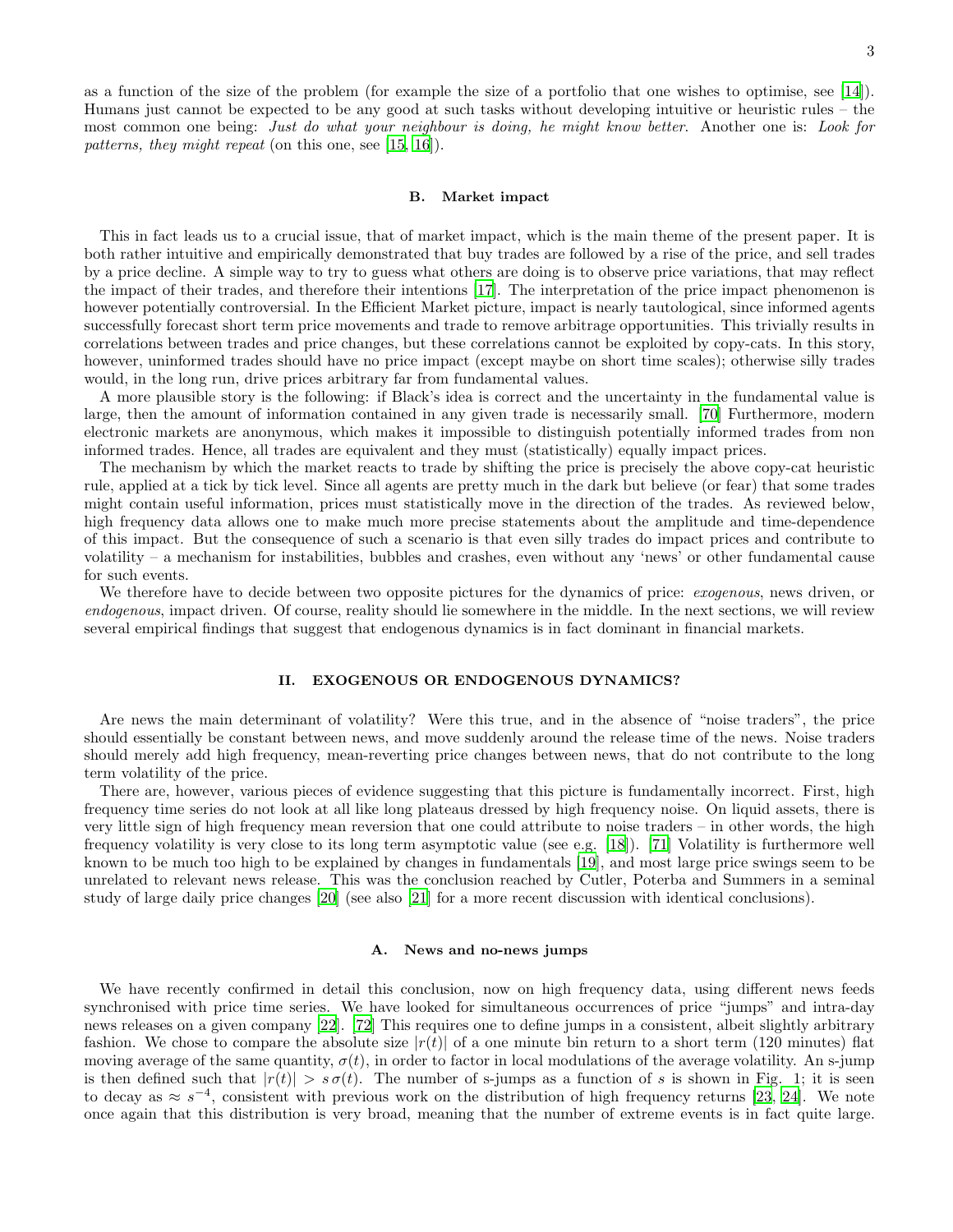For example, for the already rather high value  $s = 4$  we find 7 to 8 jumps per stock per day! A threshold of  $s = 8$ decreases this number by a factor  $\approx 10$ , amounting to one jump every one day and a half per stock. On the same period, we find on average one news item every 3 days for each stock. These numbers already suggest that a very large proportion of shocks cannot be attributed to idiosyncratic news (i.e. a news item containing the ticker of a given stock). This conclusion still holds when one includes (possibly also endogenous) collective market or sector jumps in the definition of news. The number of jumps explained by these 'macro' events only increases by 20%, but leaves most jumps unexplained (see [\[22](#page-12-19)] for more details). One may also argue that these jumps are due to the arrival of private information. But this cannot be since an investor really possessing superior information will avoid disturbing the market by trading too quickly, in order not to give away his advantage. As illustrated by Kyle's model [\[17](#page-12-14)], an insider should better trade incrementally and discretely. We will discuss below strong empirical evidence that trading indeed occurs incrementally.



FIG. 1: Cumulative distribution of s-jumps as a function of s. The scale is log-log. The distribution decays as  $\approx s^{-4}$ . We also show the number of s-jumps associated with news. Interestingly, this distribution also decays as a power-law but with a smaller exponent,  $\approx s^{-2.7}$ . From [\[22](#page-12-19)]

More quantitatively, there are striking statistical differences between jumps induced by news, and jumps with no news, that clearly demonstrate that the two types of events result from genuinely distinct mechanisms. One difference resides in the distribution of jump sizes: as shown in Fig. 1, the cumulative distribution of jumps with news has again a power law tail  $s^{-\mu}$ , but with an exponent  $\mu \approx 2.7$ , different from the value  $\mu = 4$  mentioned above for jumps without news. Interestingly, if we extrapolate these distributions deep in the tail (and far beyond the observable regime), the news induced jumps eventually become more probable than the no-news jumps, but only for  $s \approx 60!$ 

A second difference is the way the volatility relaxes after a jump. In both cases, we find (Figure [2\)](#page-4-2) that the relaxation of the excess-volatility follows a power-law in time  $\sigma(t) - \sigma(\infty) \propto t^{-\zeta}$  (as also reported in [\[25,](#page-12-22) [26](#page-12-23)]). The exponent of the decay is, however, markedly different in the two cases: for news jumps, we find  $\zeta \approx 1$ , whereas for no-news jumps one has  $\zeta \approx 1/2$ , with in both cases little dependence on the value of the threshold s. The difference between endogenous and exogenous volatility relaxation has also been noted in [\[27\]](#page-12-24), but on a very restricted set of news events. Although counter-intuitive at first, the volatility after a no-news jump relaxes more slowly than after a news. This could be due to the fact that a jump without any clear explanation makes traders anxious for a longer time than if a well identified event caused the jump. The slow, non-exponential relaxation after a no-news jump is very interesting per se, and already suggests that the market is in some sense critical.

So, yes, some news do make prices jump, sometimes a lot, but the jump frequency is much larger than news frequency, meaning that most intraday jumps appear to be endogenous, induced by the speculative dynamics itself that may spontaneously cause liquidity micro-crises. In fact, a decomposition of the volatility (made more precise in Sect. [IV A](#page-7-1) below) into an impact component and a news component, confirms this conclusion: most of the volatility seems to arise from trading itself, through the very impact of trades on prices.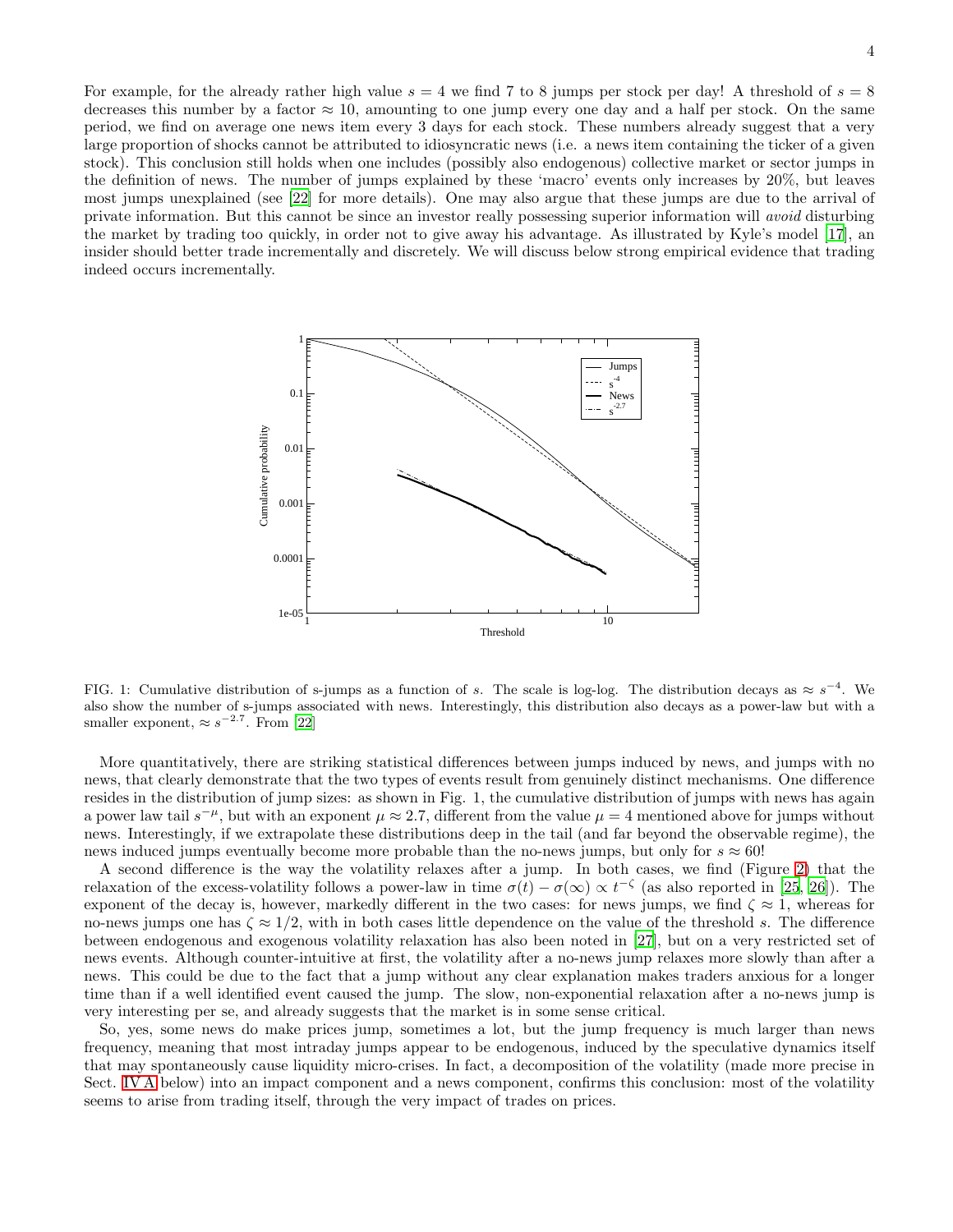

<span id="page-4-2"></span>FIG. 2: a) Relaxation of the volatility after  $s = 4$  and  $s = 8$  news jumps, and power law fit with an exponent  $\zeta = 1$ . b) Relaxation of the volatility after  $s = 4$  and  $s = 8$  jumps, and power law fit with an exponent  $\zeta = 1/2$ . From [\[22](#page-12-19)].

# <span id="page-4-0"></span>B. Universally intermittent dynamics

Another striking observation, that could be naturally accounted for if price movements do result from the endogenous dynamics of a complex system, is the universality of many empirical stylised facts, such as the Pareto tail of the distribution of returns, or the intermittent, long memory nature of the volatility. These features are observed across the board, on all traded, liquid assets, and are quantitatively very similar. We show for example in Fig. 3 the distribution of the relative daily changes of the 60-day implied volatility corresponding to the S&P100 stocks from 1st Jan. 2001 to 1st Jan. 2006 [\[28\]](#page-12-25). There is a priori no reason whatsoever to expect that the statistics of implied volatility returns should resemble that of price returns. The implied volatility represents the market consensus on the expected volatility of the stocks for the 60 days to come. But as Fig. 3 illustrates, the distribution of implied volatility returns has the very same shape as that of any other traded asset, whatever its nature. In particular, the positive and negative tails of the distribution decay here as  $|r|^{-4}$  – very much as the tails of the daily price returns of stocks. The Pareto exponent is always found to be in the same ballpark for any liquid asset (stocks, currencies, commodities, volatilities, etc.). This suggests again that these tails are not generated by strong exogenous shocks, but rather by the trading activity itself, more or less independently of the nature of the traded asset.

The activity and volatility of markets have a power-law correlation in time, reflecting their intermittent nature (see Fig. 3): quiescent periods are intertwined with bursts of activity, on all time scales. Interestingly, many "complex" physical systems display very similar intermittent dynamics [\[29\]](#page-12-26): velocity fluctuations in turbulent flows [\[30](#page-12-27)], avalanche dynamics in random magnets under a slowly varying external field [\[31\]](#page-12-28), teetering progression of cracks in a slowly strained disordered material, etc. [\[32\]](#page-12-29) (see also [\[33](#page-12-30)] for related papers). The crucial point about all these examples is that while the exogenous driving force is regular and steady, the resulting endogenous dynamics is complex and jittery. These systems find a temporary equilibrium where activity is low before reaching a tipping point where avalanches develop, leading to a new quasi-equilibrium – sometimes close to the previous one, sometimes very far. In financial markets, the flow of "real" news is of course needed to stir the activity, but the scenario we favour is similar: it is the response of the market that creates turbulence, and not necessarily the cause, barring of course exceptional events that do sometimes severely disrupt markets (for example, Lehman's bankruptcy). As explained above, these events are however much too rare to explain why prices jump so frequently.

In all the above physical examples, the non-trivial nature of the dynamics comes from collective effects: individual components have a relatively simple behaviour, but interactions lead to new, emergent phenomena. Since this intermittent behaviour appears to be generic for physical systems with both heterogeneities and interaction, it is tempting to think that the dynamics of financial markets, and more generally of economic systems, do reflect the same underlying mechanisms. We will come back to these ideas in the conclusion.

# <span id="page-4-1"></span>III. ARE MARKETS IN "EQUILIBRIUM?"

Recent access to UHF, tick by tick data allows one to investigate the microscopics of order flow and price formation. As we will explain below, the analysis of these data sets calls for a substantial revision of the traditional view of the Walrasian *tâtonnement* process, that in theory should allow prices to quickly settle to their equilibrium values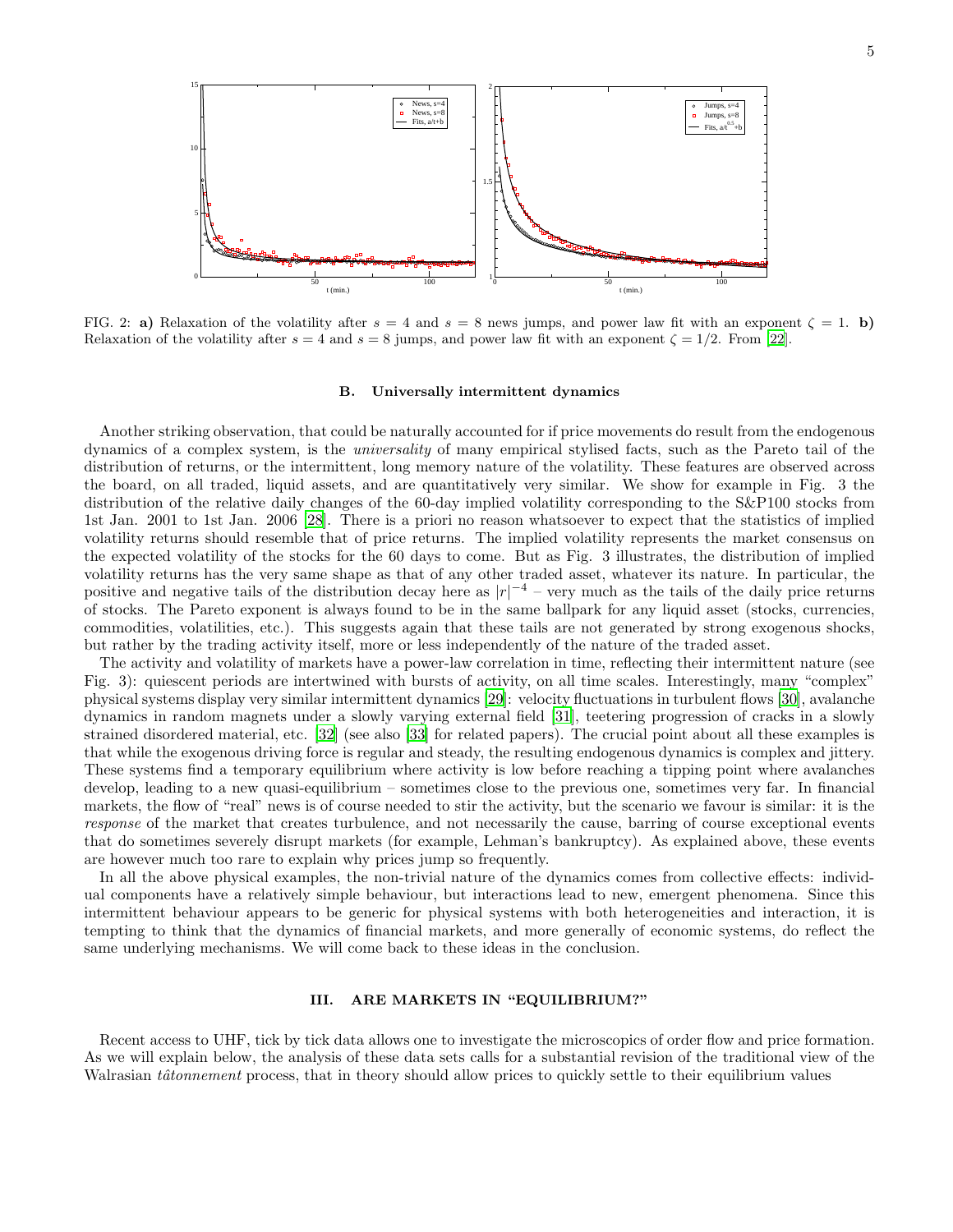

FIG. 3: Semi-log plot of the probability distribution of the daily returns  $r$  of the 60-day implied volatility corresponding to the S&P100 stocks from 1st Jan. 2001 to 1st Jan. 2006. The positive and negative tails of the distribution decay as  $|r|^{-4}$ , much as the distribution of the underlying stock returns.



FIG. 4: Absolute value of the daily price returns for the Dow-Jones index over a century (1900-2000), and zoom on different scales (1990-2000 and 1995). Note that the volatility can remain high for a few years (like in the early 1930's) or for a few days. This volatility clustering can also be observed on high frequency (intra-day) data.

## <span id="page-5-0"></span>A. Trades are long ranged correlated!

Each transaction can be given a sign  $\epsilon = \pm 1$  according to whether the trade took place at the ask, and was triggered by a buy market order, or at the bid, corresponding to a sell market order. Market orders cross the half-spread and are usually interpreted as resulting from agents possessing superior information that urge them to trade rapidly, at the expense of less informed traders who place limit orders. Whether or not this interpretation is correct, it is an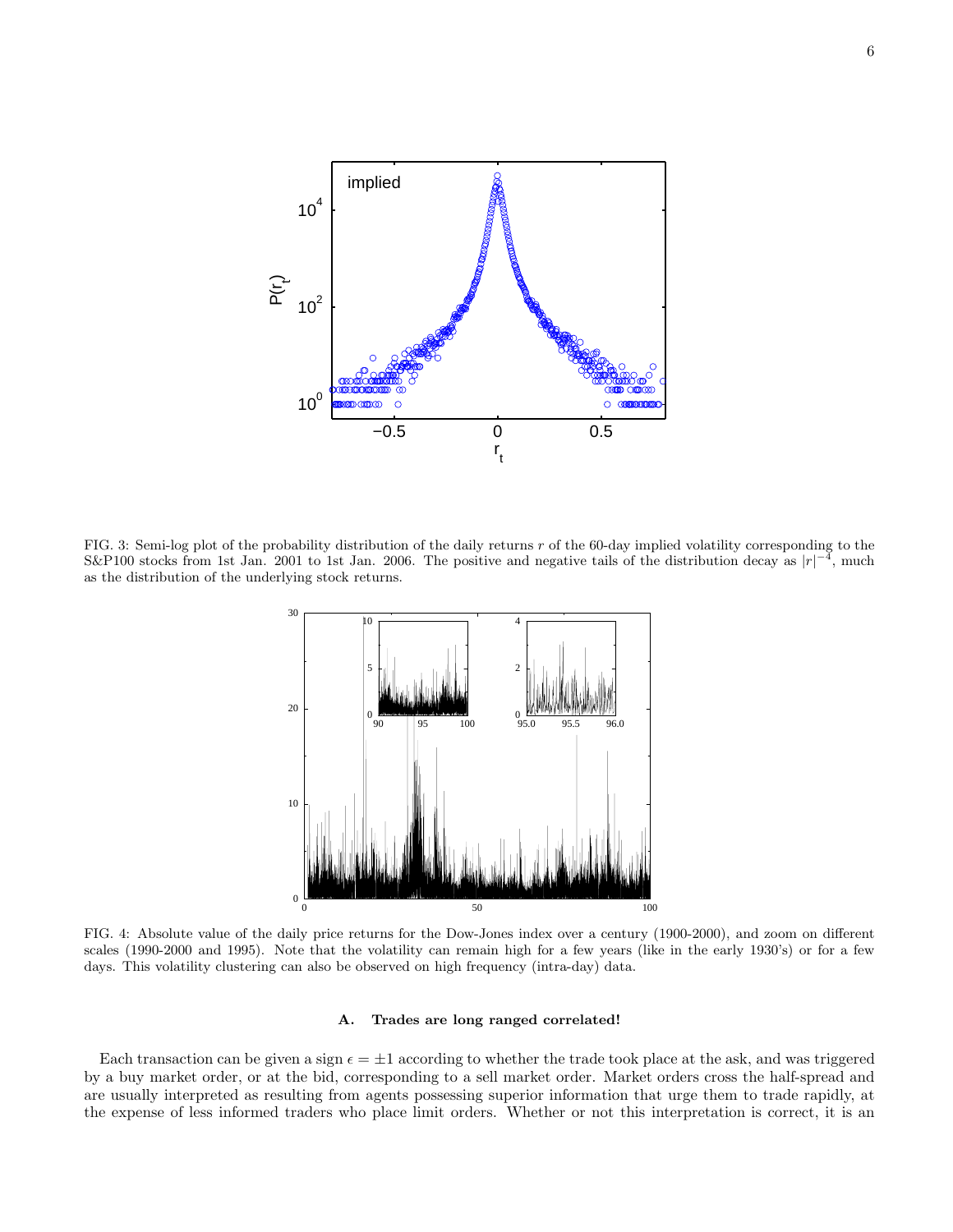empirical fact that such market orders impact prices, in the sense that there is some clear correlation between the sign of a trade and the following price change. The impact function is a quantitative measure of this, and is defined as:

<span id="page-6-2"></span>
$$
\mathcal{R}(\ell) = \langle (p_{n+\ell} - p_n) \cdot \epsilon_n \rangle_n,\tag{1}
$$

where  $p_n$  is the mid-point price immediately preceding the nth trade, and the average is taken over all trades, independently of their volume.

The efficient market story posits that each trade is motivated by a new piece of information, which quickly moves the price towards its new value. Since by definition the direction of the news is unpredictable, the resulting string of signs  $\epsilon_n$  should have very short range correlations in time. The surprising empirical result discovered by [\[18,](#page-12-15) [34\]](#page-12-31) (see [\[35\]](#page-13-5) for a review) is that the autocorrelation of the sign of trades is in fact very long-range correlated, over several days or maybe even months. The sign correlation function decays extremely slowly, as a power-law:

$$
\mathcal{C}(\ell) \equiv \langle \epsilon_{n+\ell} \cdot \epsilon_n \rangle_n \propto \ell^{-\gamma},\tag{2}
$$

where the exponent  $\gamma$  is found to be around 0.5 for stocks and around 0.8 for futures. The fact that these binary strings have long-memory (in the sense that  $\gamma < 1$ ) turns out to have important technical consequences, discussed below. The long-memory nature of the sign process means that the order flow is highly predictable. Conditional on observing a buy trade now, one can predict with a rate of success a few percent above  $\frac{1}{2}$  that the sign of the 10,000th trade from now (corresponding to a few days of trading) will be again positive!

#### <span id="page-6-0"></span>B. Scant liquidity and trade fragmentation

Where does such a persistent correlation come from? A crucial point is that even "highly liquid" markets are in fact not that liquid. Take for example a US large cap stock. Trading is extremely frequent: tens of thousands of trades per day, adding up to a daily volume of roughly 0.1% of total market capitalisation. However, the volume of buy or sell limit orders typically available in the order book at a given instant of time is quite small: only of the order of 1% of the traded daily volume, i.e. 10<sup>−</sup><sup>5</sup> of the market cap for stocks. Of course, this number has an intra-day pattern and fluctuates in time, and it can reach much smaller values during liquidity crises.

The fact that the outstanding liquidity is so small has an immediate consequence: trades must be fragmented. It is not uncommon that investment funds want to buy large fractions of a company, often several percents. If trading occurs through the continuous double auction market, the numbers above suggest that to buy 1% of a company requires at least the order of 1000 individual trades. It is clear that these trades have to be diluted over several days, since otherwise the market would be completely destabilised, leading to unacceptable costs for an aggressive buyer. Thus if an investment fund has some information about the future price of a stock, it cannot use it immediately, and has to trade into the market incrementally in order to avoid paying its own impact [\[17\]](#page-12-14). This fragmentation of orders clearly leads to long-range correlations in the sign of trades (see [\[35,](#page-13-5) [36](#page-13-6)] for a more thorough discussion of the empirical evidence for this fragmentation interpretation, rather than a copy-cat mechanism, at least on long time scales). Trade fragmentation is a direct evidence that most investors are, to some degree, insensitive to price changes. Once the decision to buy has been made, the trade is completed even if the price moves up and down, at least within some bounds on the order of a few days or a few weeks of volatility. This is in line with the idea that the inherent uncertainty on the price is rather large.

#### <span id="page-6-1"></span>C. Markets slowly digest new information

From a conceptual point of view, the most important conclusion of this qualitative discussion is that prices are typically not in equilibrium, in the traditional Marshall sense. That is, the true price is very different than it would be if it was such that supply and demand were equal – as measured by the honest intent of the participants, as opposed to what they actually expose. As emphasised above, because of 'stealth trading', the volume of individual trades is much smaller than the total demand or supply at the origin of the trades. This means that most of the putative information is necessarily latent, withheld by participants because of the small liquidity of the market. Information can only slowly be incorporated into prices (see [\[37\]](#page-13-7) for similar ideas). Markets are hide and seek games between "icebergs" of unobservable buyers and sellers, that have to funnel through a very small liquidity drain. Prices cannot be instantaneously in equilibrium. At best, the notion of equilibrium prices can only make sense when coarse-grained over a long time scale, but then the flow of news, and the change of prices themselves, may alter the intention of buyers and sellers.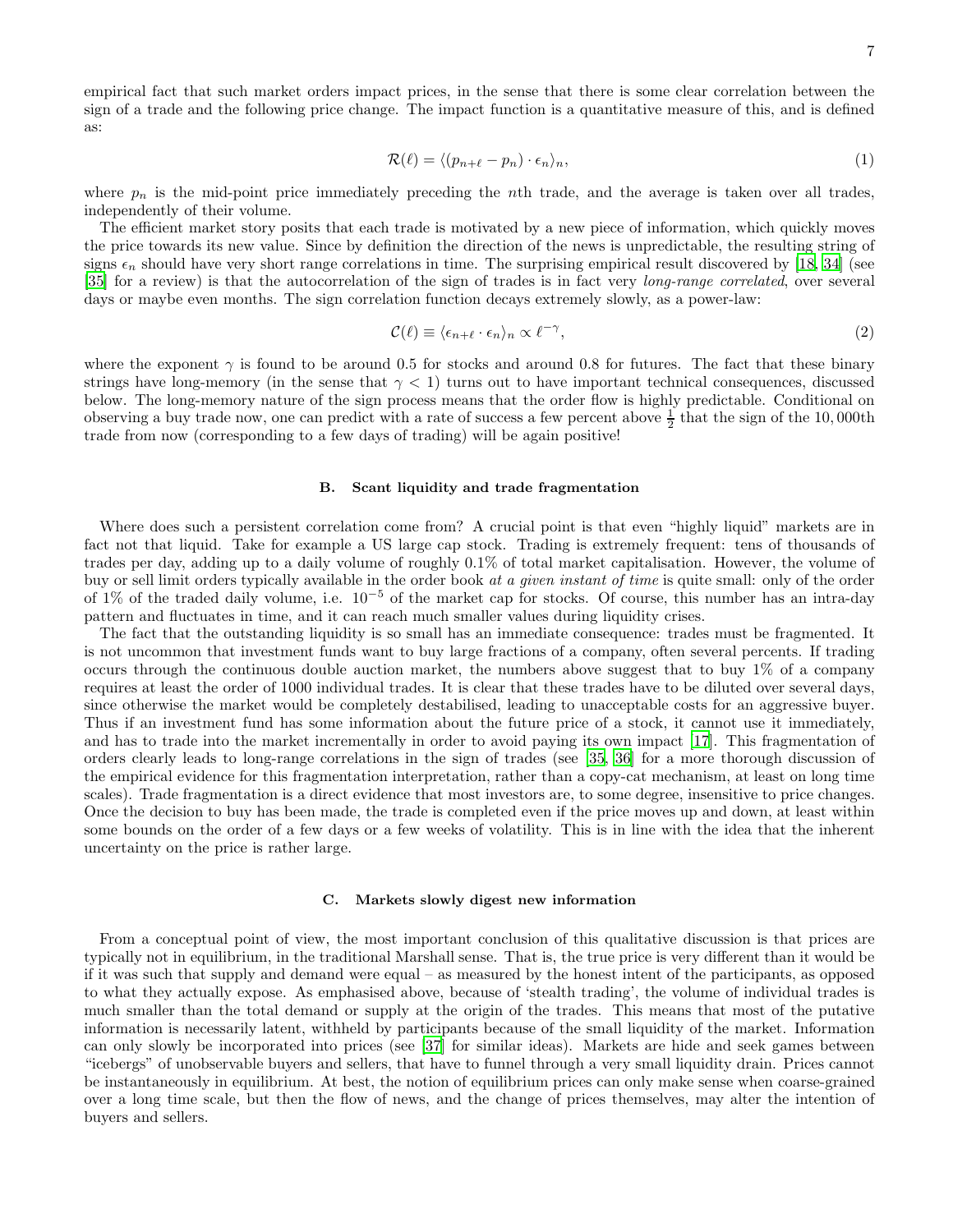But why is liquidity, as measured by the number of standing limit orders, so meager? Because "informed" traders that would use limit orders are reluctant to place large orders that would reveal their information. Liquidity providers who eke out a profit from the spread are also reluctant to place large limit orders that put them at risk of being 'picked-off' by an informed trader. Buyers and sellers face a paradoxical situation: both want to have their trading done as quickly as possible, but both try not to show their hands and reveal their intentions. As a result, markets operate in a regime of vanishing revealed liquidity, but large latent liquidity.

The long-range nature of the sign correlation however leads to a beautiful paradox. As we emphasised above the sign of the order flow is highly predictable. Each trade furthermore impacts the price in the direction of the trade. How come, then, prices can remain statistically efficient in the sense that there is hardly any predictability in the sign of price changes? The resolution of this paradox requires a more detailed description of the impact of each trade, and in particular the time dependence of this impact. This is what we address in the next section.

# <span id="page-7-0"></span>IV. IMPACT AND RESILIENCE

We qualitatively discussed the origin of price impact in the introduction section. Even at this microlevel, one is faced with the exogenous vs. endogenous debate about the origin of price changes. In the efficient market picture, as emphasised by Hasbrouck [\[38](#page-13-8)], "orders do not impact prices. It is more accurate to say that orders forecast prices." However, if the market collectively believes that even a small fraction of trades contain true information, the price will on average be revised upwards after a buy and downwards after a sell. But while impact is a necessary mechanism for information to be reflected by prices, its very existence means that "information revelation" could merely be a self-fulfilling prophecy, which would occur even if the fraction of informed trades is in fact zero.

#### <span id="page-7-1"></span>A. Some empirical facts about impact

In any case, using high frequency data, one can measure impact accurately. The average change of mid-point between two successive transactions, conditioned to a buy trade or after a sell trade are found to be equal to within error bars:

$$
E[p_{n+1} - p_n | \epsilon_n = +1] \approx -E[p_{n+1} - p_n | \epsilon_n = -1] = \mathcal{R}(\ell = 1),
$$
\n(3)

where we have used Eq. [\(1\)](#page-6-2) for the definition of the *instantaneous impact*. Note that in the definition above we average over all trades, independently of their volume. It is well known that the dependence of impact on volume is very weak: it is more the trade itself, rather than its volume, that affects the price [\[35](#page-13-5), [39](#page-13-9)]. This is often interpreted in terms of discretionary trading: large market orders are only submitted when there is a large prevailing volume at the best quote, a conditioning that mitigates the impact of these large orders.

One important empirical result is that the impact  $\mathcal{R}(\ell=1)$  is proportional to the bid-ask spread S:  $\mathcal{R}(\ell=1) \approx 0.3S$ . This proportionality holds both for a given stock over time, as the spread fluctuates, and across an ensemble of stocks with different average spreads. This law means that the market instantaneously updates the valuation of the asset almost to the last traded price (in which case one would find  $\mathcal{R}(\ell=1) \approx \frac{S}{2}$ ).

What happens on longer time scales? A plot of  $\mathcal{R}(\ell)$  vs.  $\ell$  reveals that the impact first grows with time by a factor two or so in the first 100 − 1000 trades, before saturating or maybe even reverting back [\[18\]](#page-12-15). However, the interpretation of this increase is not immediate since we know that the signs of trades are correlated: many trades in the same direction as the first trade will occur. From this point of view, it is even surprising that  $\mathcal{R}(\ell)$  does not grow more than a factor of two. This is related to the paradox mentioned above.

Another remarkable empirical finding is that the volatility per trade  $\sigma_1$  is found to be proportional to the instantaneous impact, and therefore to the spread. In fact, if one regresses the volatility per trade as a function of the impact, as:

$$
\sigma_1^2 = A\mathcal{R}_1^2 + \mathcal{J}^2,\tag{4}
$$

where  $\mathcal{R}_1 = \mathcal{R}(\ell = 1)$  and  $\mathcal{J}^2$  is the contribution of news induced jumps, that should happen with very little trading, one finds that this latter contribution is very small compared to the first, see [\[36](#page-13-6)]. The relation between  $\sigma_1$  and S is again true both for a single stock over time and across different stocks. A very simplified picture accounting for this finding is that the spread defines a 'grid' over which the price moves with a random direction at every trade. Of course, the problem with this interpretation is that the long-ranged nature of the sign correlations should lead to super-diffusion, i.e. persistent trends in the price – we are back to the same paradox.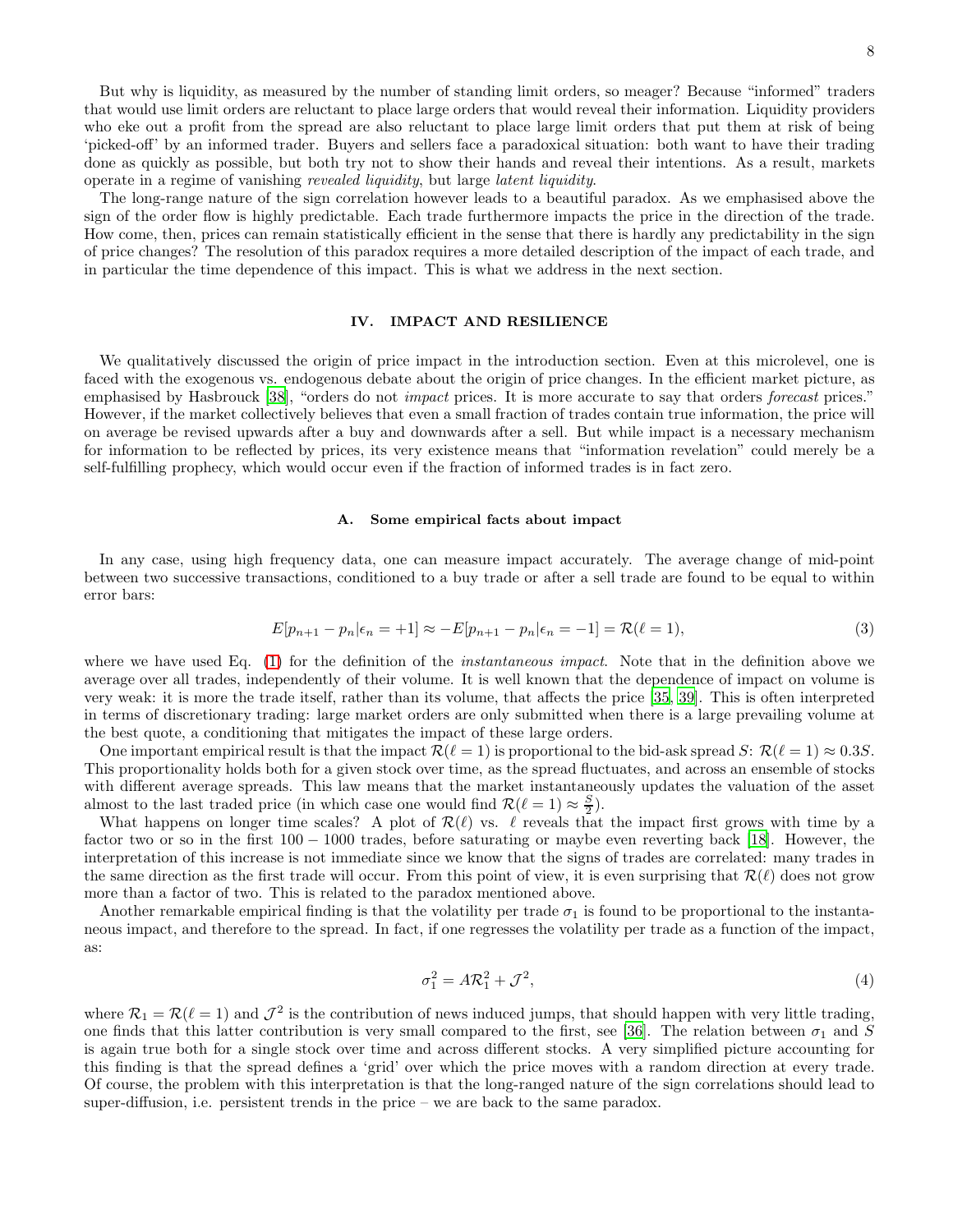#### <span id="page-8-0"></span>B. A subtle dynamical equilibrium

Let us assume that the price at trade time t can be decomposed as a sum over past impacts, in the following way:

$$
p_t = p_{-\infty} + \sum_{t' = -\infty}^{t-1} G(t - t') \epsilon_{t'} S_{t'} V_{t'}^{\psi},
$$
\n(5)

where  $S_t$  is the spread at time t and  $V_t$  the volume of the trade at that instant. The exponent  $\psi$  is found to be quite small (see [\[35\]](#page-13-5) for a detailed discussion): as noted above, it is well documented that the response to the volume of a single trade is strongly concave. The most important quantity in the above equation is the function  $G(\ell)$ , that "propagates" the impact of the trade executed at time  $t'$  up to time  $t$ . In other words,  $G$  can be interpreted as the impact of a single trade, in contrast to  $R$  that sums up the impact of correlated trades. Within the above model, the relation between the two quantities reads:

$$
\mathcal{R}(\ell) = K \left[ G(\ell) + \sum_{0 < n < \ell} G(\ell - n) \mathcal{C}(n) + \sum_{n > 0} \left[ G(\ell + n) - G(n) \right] \mathcal{C}(n) \right],\tag{6}
$$

where K is a certain constant, and C is the correlation of the signs of the trades (see [\[18](#page-12-15)]). If impact was permanent, i.e.  $G(\ell) = G_0$ , the long range nature of the correlation of trades would lead to an ever growing  $\mathcal{R}(\ell)$ , as  $\ell^{1-\gamma}$  for  $\gamma$  < 1, i.e. for a long memory process. Whenever  $\gamma > 1$ ,  $\mathcal{R}(\ell \gg 1)$  saturates to a constant. This underlies the significance of the fact that empirically  $\gamma$  is found to be less than unity.

If on the other hand  $G(\ell)$  decays as  $\ell^{-\beta}$  with  $\beta$  exactly tuned to  $(1-\gamma)/2$ , then the transient nature of the impact of single trades precisely offsets the long range correlation of the sign of trades. This choice of  $\beta$  leads to both a saturating  $\mathcal{R}(\ell)$  and a diffusive price, for which returns are uncorrelated [\[18\]](#page-12-15). The solution of our paradox is therefore that the market is resilient: after the immediate reaction to a trade, the impact slowly mean-reverts back to zero (but in the mean time, of course, new trades occur).

The above model can be reformulated in terms of surprise in order flow. Since the order flow is highly correlated, the past history of trades allows one to make a prediction of the sign of the next trade, that we call  $\hat{\epsilon}_t$ . Within a linear filter framework, this prediction can be expressed in terms of past realized signs:

$$
\widehat{\epsilon}_t = \sum_{t' = -\infty}^{t-1} B(t - t') \, \epsilon_{t'},\tag{7}
$$

where  $B(\ell)$  are coefficients. If we forget the fluctuations of the product  $SV^{\psi}$  [\[73\]](#page-14-0), it is easy to show that the above transient impact model can be exactly rewritten in terms of a permanent response to the surprise in the order flow, defined as  $\epsilon_t - \widehat{\epsilon}_t$ :

<span id="page-8-1"></span>
$$
p_t = p_{-\infty} + G(1) \sum_{t' = -\infty}^{t-1} \left[ \epsilon_{t'} - \hat{\epsilon}_t \right],
$$
\n(8)

provided the following identification is made:  $G(1)B(\ell) = G(\ell+1) - G(\ell)$  (see [\[35,](#page-13-5) [40\]](#page-13-10)). If  $B(\ell)$  corresponds to the best linear filter adapted to the long-ranged correlation in the  $\epsilon$ s, one easily recovers that  $G(\ell)$  indeed decays as  $\ell^{-\beta}$ with  $\beta = (1 - \gamma)/2$ .

The above interpretation in terms of surprise is interesting because it provides a microscopic mechanism for the decay of the impact of single trades. Let us rephrase the above result in more intuitive terms. Call  $p_{+} > \frac{1}{2}$  the probability that a buy follows a buy. The unconditional impact of a buy is  $G(1)$  (see Eq. [8\)](#page-8-1). From the same equation, a second buy immediately following the first has a reduced impact,  $G^+(1) < G(1)$ , since now  $\hat{\epsilon} = 2p_+ - 1 > 0$ . A sell immediately following a buy, on the other hand, has an enhanced impact equal to  $G^{-}(1) > G(1)$ . If we want the next trade to lead to an unpredictable price change, one must have that the its conditional average impact is zero:  $p_+G^+(1) - (1 - p_+)G^-(1) \equiv 0$ , which indeed leads to  $G^-(1) = \frac{p_+}{1-p_+}G^+(1) > G^+(1)$  when  $p_+ > \frac{1}{2}$  [\[40](#page-13-10)]. This is the "asymmetric liquidity" effect explained in [\[34,](#page-12-31) [40,](#page-13-10) [41\]](#page-13-11). This mechanism is expected to be present in general: because of the positive correlation in order flow, the impact of a buy following a buy should be less than the impact of a sell following a sell – otherwise trends would build up.

Now, what are the mechanisms responsible for this asymmetric liquidity, and how can they fail (in which case markets cease to be efficient, and jumps appear)? One scenario is "stimulated refill": buy market orders trigger an opposing flow of sell limit orders, and vice-versa ([\[18\]](#page-12-15)). This rising wall of limit orders decreases the probability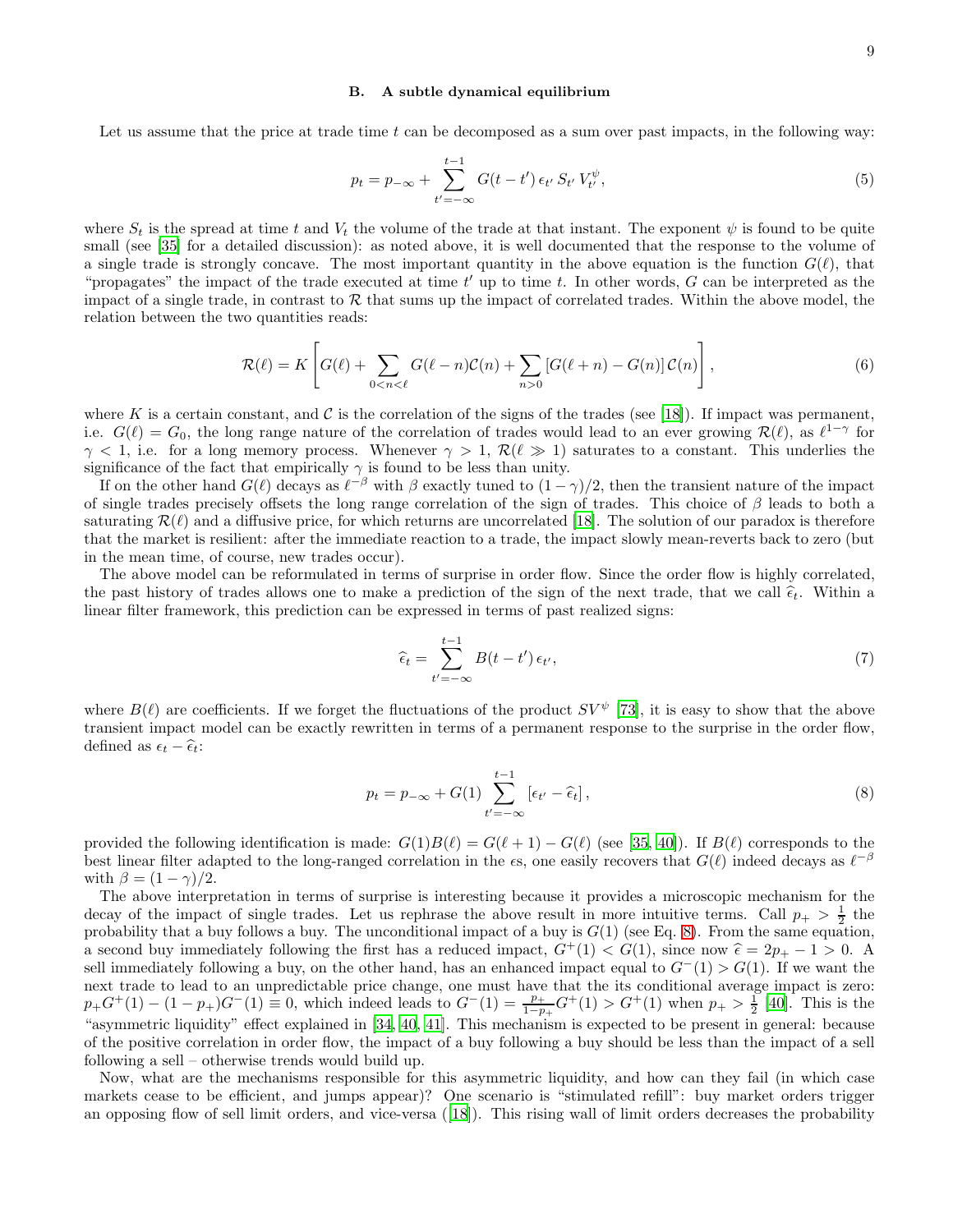of further upward moves of the price, which is equivalent to saying that  $G^+(1) < G^-(1)$ . This dynamical feedback between market orders and limit orders is therefore fundamental for the stability of markets and for enforcing efficiency. It can be tested directly on empirical data; for example the authors of [\[42](#page-13-12)] have found strong evidence for an increased limit order flow compensating market orders, see also [\[43\]](#page-13-13) for similar results.

This stabilisation mechanism can be thought of as a dynamical version of the supply-demand equilibrium, in the following sense: incipient up trends quickly dwindle because as the ask moves up, market order buy pressure goes down while the limit order sell pressure increases (see also [\[44](#page-13-14)]). Conversely, liquidity induced mean-reversion – that keeps the price low – attracts more buyers, which is in turn an incentive for liquidity providers to raise their price. Such a balance between liquidity taking and liquidity providing is at the origin of the subtle compensation between correlation and impact explained above. In fact, the relation between volatility and spread noted above is a direct manifestation of the very same competition between market orders and limit orders [\[36\]](#page-13-6). Limit orders are only profitable if the spread is larger than the volatility, whereas market orders are profitable in the opposite case. A small spread attracts market orders, whereas a large spread attracts limit orders. In orderly market conditions, an equilibrium is reached, enforcing  $\sigma_1 = cS$ , where c is a numerical constant [\[36\]](#page-13-6). But this tight relation can also lead to an instability: a local increase of volatility leads to an opening of the spread, itself feeding back on volatility. This mechanism might be at the heart of the frequent liquidity micro-crises observed in markets, and the associated no-news jumps reported above. The relation between volatility and spread means that there is a kind of 'soft-mode': the market can operate at any value of the volatility, provided the spread is adapted (and vice-versa). The absence of a restoring force pinning the volatility to a well defined value is probably responsible for the observed long-memory property, and the slow relaxation of the volatility after a jump (see Fig. 2).

## <span id="page-9-0"></span>C. The problem with impact

In conclusion, although "price impact" seems to convey the idea of a forceful and intuitive mechanism, the story behind it might not be that simple. Empirical studies show that the correlation between signed order flow and price changes is indeed strong, but the impact of trades is neither linear in volume nor permanent, as assumed in several models. Impact is rather found to be strongly concave in volume and transient (or history dependent), the latter property being a necessary consequence of the long-memory nature of the order flow.

Coming back to Hasbrouck's comment, do trades *impact* prices or do they *forecast* future price changes? Since trading on modern electronic markets is anonymous, there cannot be any obvious difference between "informed" trades and "uninformed" trades. Hence, the impact of any trade must statistically be the same, whether informed or not informed. Impact is necessary for private information to be reflected in prices, but by the same token, random fluctuations in order flow must necessarily contribute to the volatility of markets. As argued all along this paper, our belief is that the latter contribution is significant, if not dominant.

## <span id="page-9-1"></span>V. SUMMARY AND PERSPECTIVES

Let us reiterate the main points of the present paper, which aimed at describing why and how asset prices move and identifying the the building blocks of any quantitative model that claims to reproduce the dynamics of markets.

#### <span id="page-9-2"></span>A. Markets are close to a critical point

We have first made a strong case that the dynamics of markets is mostly endogenous, and determined by the trading activity itself. The arguments for this are:

- a) news play a minor role in market volatility; most jumps appear to be unrelated to news, but seem to appear spontaneously as a result of the market activity itself;
- b) the stylised facts of price statistics (fat-tails in the distribution of returns, long-memory of the volatility) are to a large extent universal, independent of the particular nature of the traded asset, and very reminiscent of endogenous noise in other complex systems (turbulence, Barkhausen noise, earthquakes, fractures, etc.). In all these examples, the intermittent, avalanche nature of the dynamics is an emergent property, unrelated to the exogenous drive which is slow and regular.

In search of a purely endogenous interpretation of these effects, it is natural to investigate to high-frequency, microstructure ingredients that generate price changes. We have discussed the remarkable long-range correlations in order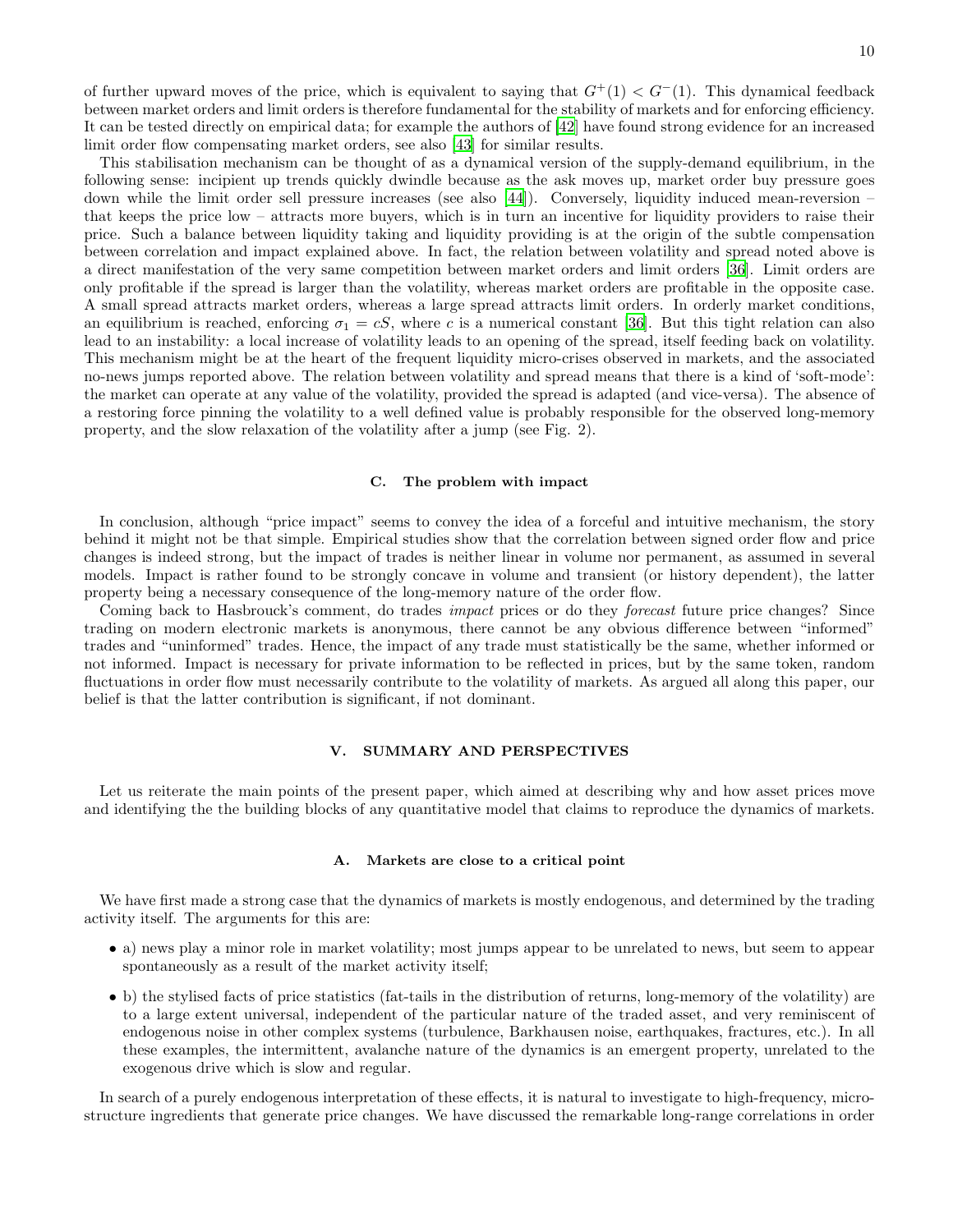flow that has far-reaching consequences and forces us to revise many preconceived ideas about equilibrium. First of all, these correlations reflect the fact that even "liquid" markets are in fact very illiquid, in the sense that the total volume in the order book available for an immediate transaction is extremely small  $(10^{-5}$  of the market capitalisation for stocks). The immediate consequence is that the trades of medium to large institutions can only be executed incrementally, explaining the observed correlation in the order flow. By the same token, the information motivating these trades (if any) cannot be instantaneously reflected by prices. Prices cannot be in equilibrium, but randomly evolve as the icebergs of latent supply and demand progressively reveal themselves (and possibly evolve with time). This feature is an unavoidable consequence of the fact that sellers and buyers must hide their intentions, while liquidity providers only post small volumes in fear of adverse selection.

The observation that markets operate in a regime of vanishing revealed liquidity, but large latent liquidity is crucial to understand their hyper-sensitivity to fluctuations, potentially leading to instabilities. Liquidity is necessarily a dynamical phenomenon that reacts to order flow such as to dampen the trending effects and keep price returns unpredictable, through the subtle 'tug-of-war' equilibrium mentioned above. Such a dynamical equilibrium can however easily break down. For example, an upward fluctuation in buy order flow might trigger a momentary panic, with the opposing side failing to respond immediately. Similarly, the strong structural link between spread and volatility can ignite a positive feedback loop whereby increased spreads generate increased volatility, which itself causes liquidity providers to cancel their orders and widen the spread. Natural fluctuations in the order flow therefore lead, in some cases, to a momentary lapse of liquidity, explaining the frequent occurrence of price jumps without news. An extreme incarnation of this feedback loop probably took place during the "flash crash" of May 6th, 2010. We believe that the formal limit of zero liquidity is a critical point [\[45](#page-13-15)], which would naturally explain the analogy between the dynamics of markets and that of other complex systems, in particular the universal tails and the intermittent bursts of activity. We are however lacking a precise model that would allow one to formalise these ideas (see [\[46](#page-13-16), [47](#page-13-17)] for work in that direction).

In summary, the picture of markets we advocate is such that the lion's share of high frequency dynamics is due to fluctuations in order flow. News and information about fundamental values only play the role of "stirring" the system, i.e. slowly changing the large latent supply and demand, except on relatively rare occasions where these events do indeed lead to violent shocks. Most of the market activity comes from the slow execution of these large latent orders, that cascades into high frequency fluctuations under the action of the use of liquidity providers and liquidity takers, who compete to exploit all statistical regularities.

The end product of this activity is a white noise signal. Prices are, in a first approximation, statistically efficient in the sense that there is little predictability left in the time series. But this does not necessarily mean that these prices reflect in any way some true underlying information about assets. We believe, as Keynes and Black did, that the uncertainty in fundamental values is so large that there is no force to anchor the price against random high frequency perturbations. It is quite remarkable indeed that the high frequency value of the volatility approximately coincides with the volatility on the scale of weeks, showing that there is very little mean-reverting effects to rein the high frequency tremor of markets. Only when prices reach values that are  $-$  say  $-$  a factor 2 away from their "fundamental" value" will mean-reverting effects progressively come into play. In the context of stocks, this only happens on the scale of months to years, see [\[48\]](#page-13-18) and the discussion in [\[16](#page-12-13)]. From this point of view, as emphasised by Lyons [\[37\]](#page-13-7), "micro-structure implications may be long-lived" and "are relevant to macroeconomics".

#### <span id="page-10-0"></span>B. Looking forward

Having said all this, the theoretical situation is still rather disappointing. There is at this stage no convincing framework to account for these effects, in the sense of converting the above qualitative ideas into a quantitative model that would, for example, predict the shape of the tails of the return distribution, or the long-range memory of volatility after a suitable coarse-graining in time. This is in my mind the most interesting research program in quantitative finance: build models from bottom up such that the value and the dynamics of the parameters (volatility, correlations, etc.) can be estimated, or at least understood. Most available models to date (agent based models [\[49](#page-13-19), [50\]](#page-13-20), Minority Games [\[46\]](#page-13-16), herding models [\[51](#page-13-21)], Langevin approaches [\[52](#page-13-22)], etc.) postulate a linear (in volume) and permanent impact as in the Kyle model [\[17\]](#page-12-14), whereas as we have shown, impact is both non-linear and transient. It may well be that the assumption of a linear, permanent impact is justified after some coarse-graining in time, say on a daily scale, but this is actually part of the program that needs to be achieved.

In the mean time, I think that several strong messages emerge from the above remarks, that are particularly topical after the 2008 crisis: [\[74\]](#page-14-1)

• Even liquid markets are not really liquid, and therefore have no reason to be efficient. One should stop taking market prices at face value, specially in many OTC markets where 'liquidity' is deceptive. Quants should quit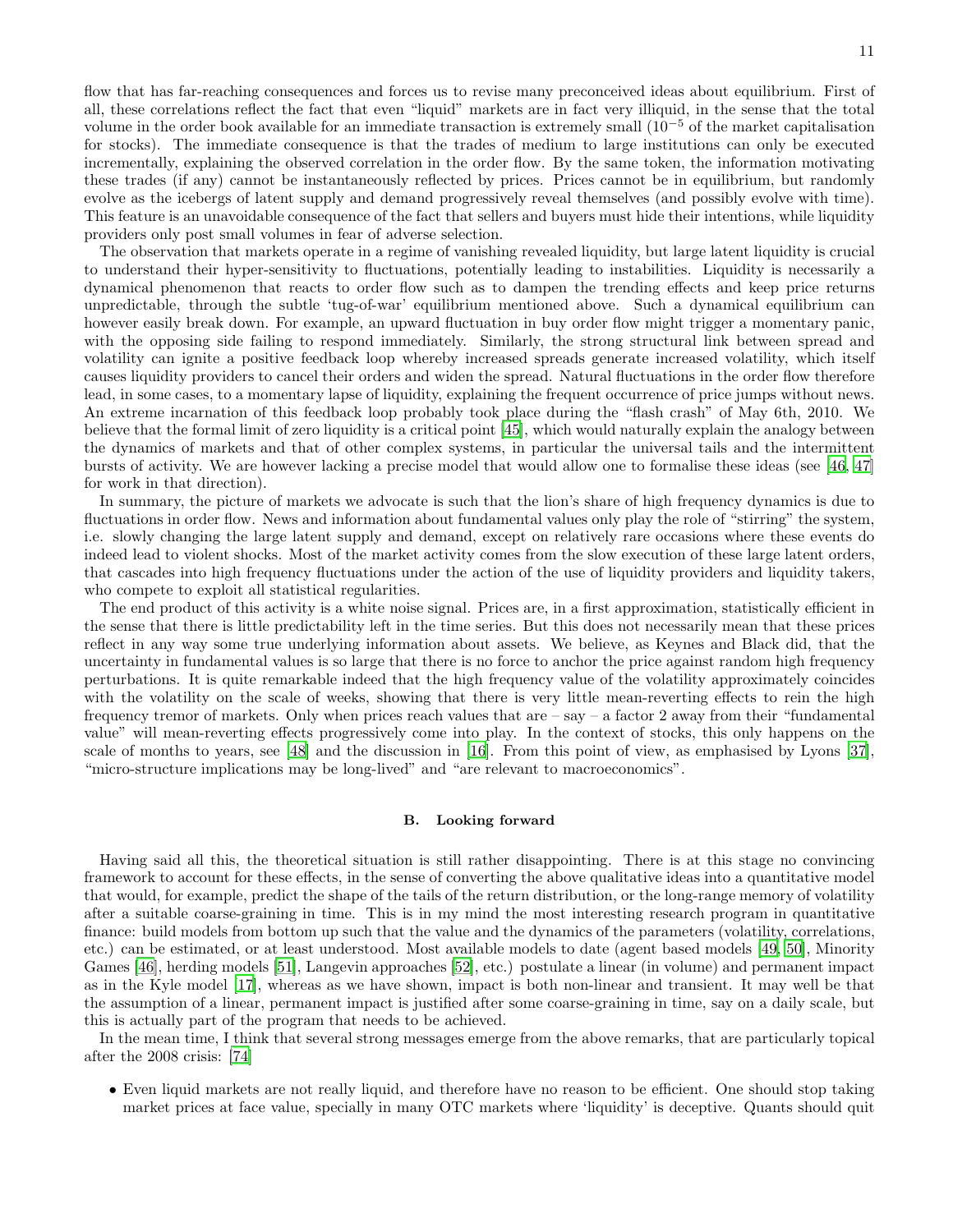the obsession of exact calibration on market prices, in particular when the models are absurdly remote from reality. One of the worst example I know is the use of local volatility models, that are by construction able to fit any volatility surface – so calibration will always work, and this is unfortunately why the approach is so popular. But using this framework to price more exotic derivatives using "plain vanilla" instruments can lead to disaster, even if plain vanilla markets were efficient – because the underlying reality has nothing to do with a local volatility process. The situation is obviously even worse if markets are not efficient. Errors are propagated and amplified in a non-linear way, and the price and hedge of illiquid instruments can be totally nonsensical. There are many examples in the quantitative finance literature of erroneous models that can be easily calibrated, and that are therefore used and abused by financial engineers. In my view, the use of such models contributes to propagate systemic risk, specially as they become standard practice.

• Collective effects mediated by imitation or contagion pervade markets and lead to instabilities. Prosperity relies heavily on trust, which is an immaterial common good that has no inertia and can dissipate overnight [\[54](#page-13-23)]. The mechanisms that foster or destroy trust are intrinsically (or even tautologically) collective. The most efficient mechanism for contagion is through the dynamics of the price and of the order flow, which is public, common information. Since it is impossible to be immediately sure that a silly trade is indeed silly, its impact on the price can trigger an instability, as was likely the case during the flash crash of May 6th 2010. Being influenced by the behaviour of others seems to be one of the most common human trait, that persists across history. We are always worried that others may be smarter, or may have more information than we do. This imitation propensity is well known to lead to dramatic effects (see e.g. [\[5](#page-12-5), [55](#page-13-24)[–60\]](#page-13-25) and refs. therein), and must be one of the ingredients leading to crises and crashes [\[2\]](#page-12-32). The importance of hysteresis, in that respect, cannot be overemphasized [\[29,](#page-12-26) [59](#page-13-26)[–61\]](#page-13-27).

There are many other contagion mechanisms – we just mentioned the use of similar pricing and risk models. More generally, common strategies lead to common positions (see e.g. the quant crunch of August 2007 [\[62\]](#page-13-28)), and so does the widespread diffusion of similar 'toxic' products (e.g. CDOs). Benchmarking performance to the average of a peer group promotes copy-cat behaviour. The cross-liability network between financial institutions or between companies can also be instrumental in wreaking havoc (see e.g. [\[63](#page-13-29)[–65\]](#page-13-30)).

• Another important idea is that agents in financial markets are strongly heterogeneous. Physical systems where individual elements are both heterogeneous and strongly interacting are well known to be inherently fragile to small perturbations. These systems generically evolve in an intermittent way, with a succession of rather stable epochs punctuated by rapid, unpredictable changes – again, even when the exogenous drive is smooth and steady. Within this metaphor of markets, competition and complexity could be the essential cause of their endogenous instability.

The main problem with the current theories is that they are based on the idea that one can replace ensemble of heterogeneous and interacting agents by a unique representative one, in other words that the micro- and macro-behaviour should coincide [\[66\]](#page-13-31). Within this framework, crises are expected to require a major external shock, whereas in reality small local disturbances can trigger large systemic effects (the US sub-prime market represented in itself only a minor fraction of the global credit market but still stoked a global crisis).

• Finally, there are a number of explicit destabilising feedback loops that regulators should investigate and abate. Some are a direct consequence of the faith in the efficiency of markets, such as the "mark-to-market" accounting rule, which relies on the idea that market prices are fair and unbiased. Such a pro-cyclical practice applied on credit derivatives has contributed to impair the balance sheet of many financial institutions in 2008, and amplified the mayhem. In my opinion, again, the "fair price" idea does not make sense without at least the notion of an intrinsic uncertainty and a liquidity discount based on a pessimistic estimate of the impact cost during a fire-sale. Other feedback loops are created by the use of financial derivatives (see [\[4,](#page-12-2) [67](#page-13-32)]) and/or, as alluded to above, by quantitative models themselves  $-$  a vivid example in the crash of 1987 that was a direct consequence of the unwarranted trust in Black-Scholes' perfect replication theory.

There are also nasty feedback loops lurking in the high frequency, micro-structure side. We have mentioned several times in this paper the spread  $\rightarrow$  volatility  $\rightarrow$  spread loop that is probably at the origin of most "spontaneous" liquidity crises (such as the one of May 6th, 2010, but also all the daily jumps that we discussed but that rarely make the news). It would be interesting to investigate mechanisms that help averting those. For example, dynamic make/take fees that depend on market conditions and on the distance between the placed order and the last traded price could endogeneize stabilising feedback loops. This is clearly an issue around which academic research and regulation merge, which makes modelling high frequency so exciting.

Whether or not the above ingredients can be mixed and tuned to provide a truly quantitative theory of economic and financial crises remains of course, at this stage, a fascinating open problem.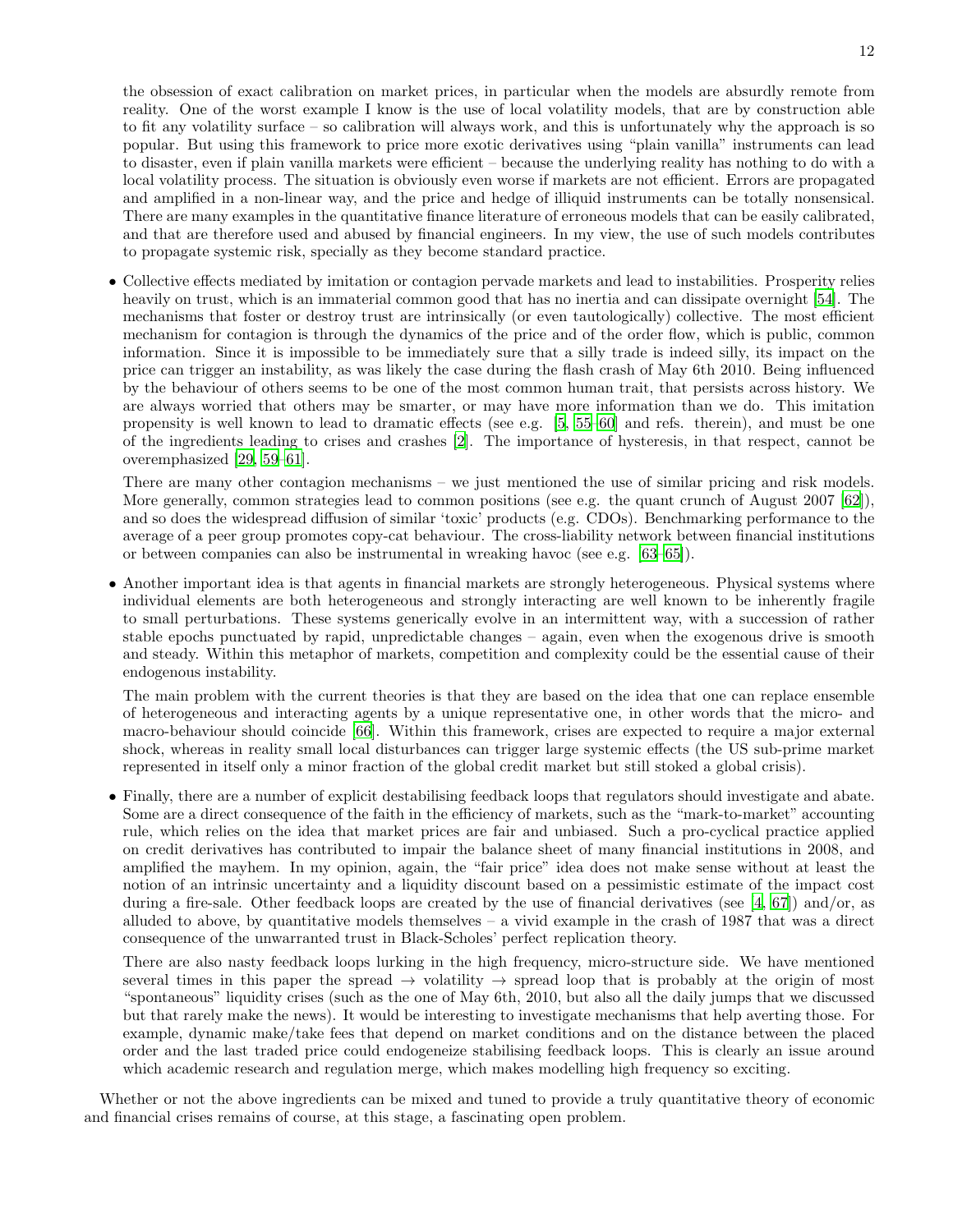Acknowledgements: I thank Arthur Berd for inviting me to assemble my thoughts and review my own work on these topics (this explains why the reference list is shamefully self-serving). I also thank all my collaborators on these subjects, who help me shape my understanding of markets, in particular C. Biely, C. Borghesi, L. Borland, Z. Eisler, J. D. Farmer, J. Kockelkoren, Y. Lemperière, F. Lillo, M. Potters and M. Wyart. I also enjoyed discussions, over the years, with X. Gabaix, J. Gatheral & M. Marsili.

- <span id="page-12-1"></span><span id="page-12-0"></span>[1] G. Soros, The New Paradigm for Financial Markets: The Credit Crisis of 2008 and What it Means, Public Affairs, 2008.
- <span id="page-12-32"></span>[2] G. Akerlof, R. Shiller, Animal Spirits, Princeton University Press, 2009.
- [3] J. D. Farmer, J. Geanakoplos, The virtues and vices of equilibrium and the future of financial economics, e-print [arXiv:0803.2996](http://arxiv.org/abs/0803.2996) (2008)
- <span id="page-12-2"></span>[4] M. Marsili, Eroding Market Stability by Proliferation of Financial Instruments (2008):<http://ssrn.com/abstract=1305174>
- <span id="page-12-5"></span>[5] J. M. Keynes, The General Theory of Employment, Interest and Money, McMillan, London (1936).
- <span id="page-12-3"></span>[6] N. Taleb, The Black Swan, Random House, 2007.
- <span id="page-12-4"></span>[7] E. Derman, P. Wilmott, A financial modeler manifesto, http://www.wilmott.com/blogs/paul/index.cfm/2009/1/8/Financial-Modelers-
- <span id="page-12-6"></span>[8] P. Krugman, Why did Economists get it So Wrong?,<http://www.nytimes.com/2009/09/06/magazine/06Economic-t.html>
- <span id="page-12-7"></span>[9] On this point, see e.g.: P. S. Hagan, D. Kumar, A. S. Lesniewski and D. E. Woodward, Managing Smile Risk, Wilmott Mag., September, 84 - 108 (2002), and a full discussion in: J. Gatheral, The volatility surface: A practitioner's guide, John Wiley and Sons.
- <span id="page-12-33"></span>[10] B. Dupire, Pricing with a Smile, Risk 7, 18-20, Jan 1994
- <span id="page-12-8"></span>[11] On copulas, see e.g. T. Mikosch, Copulas: Tales and Facts, 4th International Conference on Extreme Value Analysis, Gothenburg, 2005
- <span id="page-12-9"></span>[12] O. Guedj, J.-P. Bouchaud, Experts earning forecasts: bias, herding and gossamer information, International Journal of Theoretical and Applied Finance, 8, 933 (2005), and refs. therein.
- <span id="page-12-10"></span>[13] F. Black, *Noise*, Journal of Finance, 41 529-543 (1986).
- <span id="page-12-11"></span>[14] S. Galluccio, J.-P. Bouchaud, M. Potters, *Rational decisions, random matrices and spin glasses*, Physica A 259, 449 (1998).
- <span id="page-12-12"></span>[15] W. B. Arthur, Complexity in Economic and Financial Markets. Complexity 1, 20-25 (1995)
- <span id="page-12-13"></span>[16] M. Wyart, J.-P. Bouchaud, Self-referential behaviour, overreaction and conventions in financial markets, JEBO 63, 1 (2007).
- <span id="page-12-14"></span>[17] A. S. Kyle, Continuous auctions and insider trading, Econometrica 53, 1315 (1985).
- <span id="page-12-15"></span>[18] J.-P. Bouchaud, Y. Gefen, M. Potters, M. Wyart, Fluctuations and response in financial markets: The subtle nature of 'random' price changes, Quantitative Finance 4, 176 (2004); J.-P. Bouchaud, J. Kockelkoren, M. Potters, Random walks, liquidity molasses and critical response in financial markets, Quantitative Finance, 6, 115 (2006).
- <span id="page-12-16"></span>[19] R. J. Shiller, Do Stock Prices move too much to be justified by subsequent changes in dividends?, American Economic Review, 71, 421 (1981); R. J. Shiller, Irrational Exuberance, Princeton University Press (2000).
- <span id="page-12-17"></span>[20] D. M. Cutler, J. M. Poterba, and L. H. Summers. What moves stock prices? The Journal of Portfolio Management, 15, 412 (1989).
- <span id="page-12-18"></span>[21] R. C. Fair, Events That Shook the Market, The Journal of Business, 2002, vol. 75, no. 4
- <span id="page-12-19"></span>[22] A. Joulin, A. Lefevre, D. Grunberg, J.-P. Bouchaud, Stock price jumps: news and volume play a minor role, Wilmott Mag., Sept/Oct 2008
- <span id="page-12-20"></span>[23] V. Plerou, P. Gopikrishnan, L. A. Amaral, M. Meyer, H.E. Stanley, Scaling of the distribution of price fluctuations of individual companies, Phys. Rev. E60 6519 (1999); P. Gopikrishnan, V. Plerou, L. A. Amaral, M. Meyer, H. E. Stanley, Scaling of the distribution of fluctuations of financial market indices, Phys. Rev. E 60 5305 (1999)
- <span id="page-12-21"></span>[24] X. Gabaix, P. Gopikrishnan, V. Plerou, and H. Stanley, Institutional investors and stock market volatility, Quarterly Journal of Economics, 121 461 (2006).
- <span id="page-12-22"></span>[25] A. G. Zawadowski, J. Kertesz, G. Andor, Short-term market reaction after extreme price changes of liquid stocks Quantitative Finance 6, 283-295 (2006)
- <span id="page-12-23"></span>[26] F. Lillo and R. N. Mantegna, Power law relaxation in a complex system: Omori Law After a Financial Market Crash, Physical Review E 68, 016119 (2003)
- <span id="page-12-24"></span>[27] D. Sornette, Y. Malevergne, J. F. Muzy, What causes crashes, Risk Magazine, 67 (Feb. 2003).
- <span id="page-12-25"></span>[28] C. Biely, CFM report (2006), unpublished.
- <span id="page-12-26"></span>[29] see also: J.-P. Bouchaud, *The (unfortunate) complexity of economic systems*, Physics World, April 2009, p.28.
- <span id="page-12-27"></span>[30] U. Frisch, Turbulence: the Kolmogorov legacy, Cambridge University Press (1997).
- <span id="page-12-28"></span>[31] J. Sethna, K. Dahmen, C. Myers, Crackling Noise, Nature, 410, 242 (2001).
- <span id="page-12-29"></span>[32] for a recent paper, see: P. Le Doussal, M. Müller, K. J. Wiese, Avalanches in mean-field models and the Barkhausen noise in spin-glasses, [arXiv:1007.2069](http://arxiv.org/abs/1007.2069)
- <span id="page-12-30"></span>[33] J. L. Cabrera and J. G. Milton, On-off intermittency in a human balancing task Phys. Rev. Lett. 89 158702 (2002); A. Krawiecki, J. A. Hoyst and D. Helbing, Volatility clustering and scaling for financial time series due to attractor bubbling Phys. Rev. Lett. 89 158701 (2002)
- <span id="page-12-31"></span>[34] F. Lillo, J. D. Farmer, The long memory of the efficient market, Studies in Nonlinear Dynamics & Econometrics, 8, 1 (2004).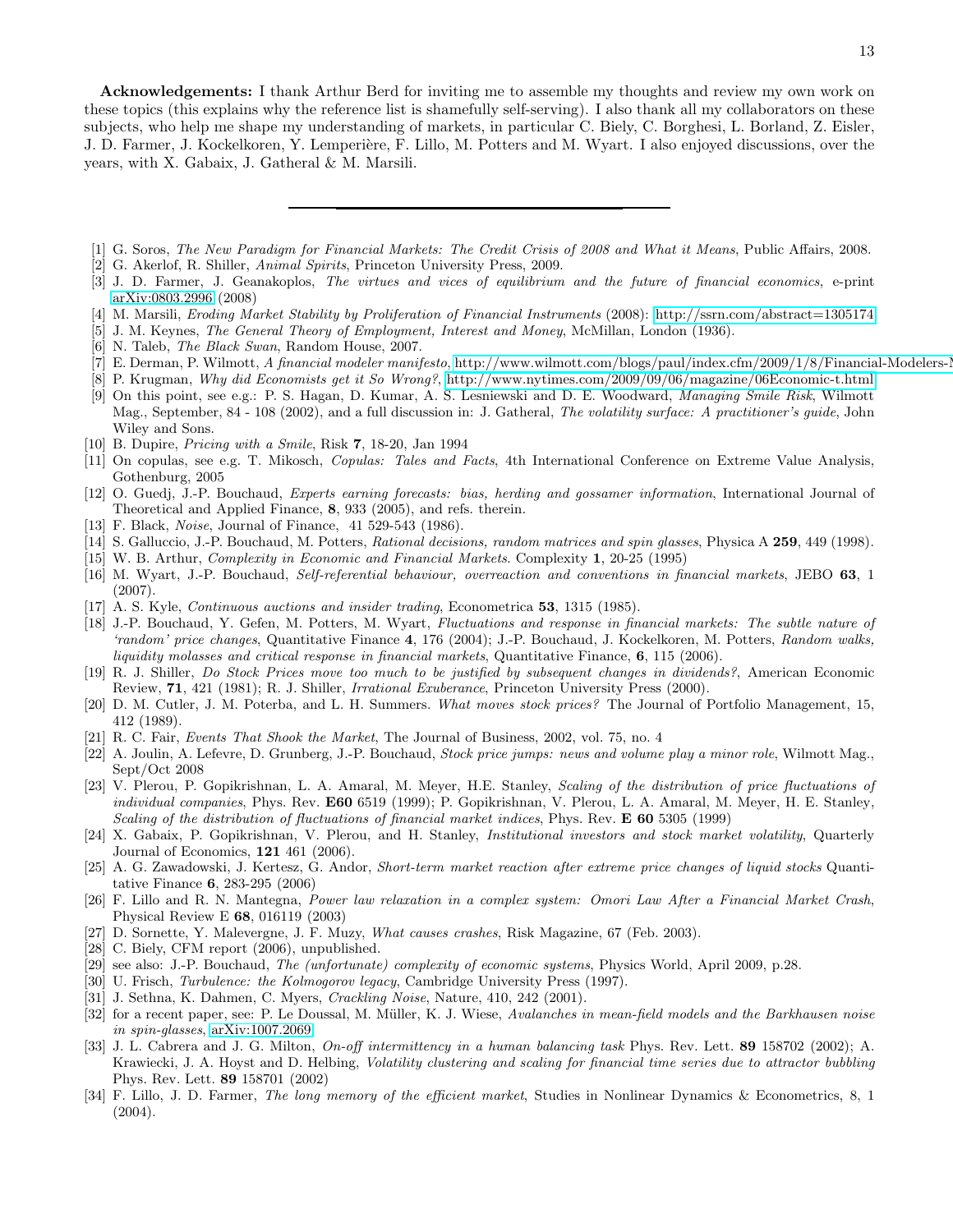- <span id="page-13-5"></span>[35] J.-P. Bouchaud, J. D. Farmer, F. Lillo, *How markets slowly digest changes in supply and demand*, in: Handbook of Financial Markets: Dynamics and Evolution, North-Holland, Elsevier, 2009. Parts of the present presentation heavily rely on this paper.
- <span id="page-13-6"></span>[36] M. Wyart, J.-P. Bouchaud, J. Kockelkoren, M. Potters, M. Vettorazzo, Relation between Bid-ask spread, impact and volatility in order driven markets, Quantitative Finance, 8, 41-57 (2008)
- <span id="page-13-7"></span>[37] R. Lyons, The microstructure approach to Foreign Exchange rates, MIT Press, Cambridge MA 2001
- <span id="page-13-8"></span>[38] J. Hasbrouck, *Empirical Market Microstructure*, Oxford University Press 2007
- <span id="page-13-9"></span>[39] C. Jones, G. Kaul, M. L. Lipson, Transactions, volume, and volatility, Review of Financial Studies 7, 631-651 (1994)
- <span id="page-13-10"></span>[40] A. Gerig, A Theory for Market Impact: How Order Flow Affects Stock Price, PhD thesis, University of Illinois (2007), available at: [arXiv:0804.3818](http://arxiv.org/abs/0804.3818)
- <span id="page-13-11"></span>[41] J. Farmer, A. Gerig, F. Lillo, and S. Mike, Market efficiency and the long-memory of supply and demand: Is price impact variable and permanent or fixed and temporary? Quantitative Finance, 6, 107-112, (2006).
- <span id="page-13-12"></span>[42] P. Weber, B. Rosenow, Large stock price changes: volume or liquidity?, Quantitative Finance 6 7 (2006)
- <span id="page-13-13"></span>[43] Z. Eisler, J.-P. Bouchaud, J. Kockelkoren, The price impact of order book events: market orders, limit orders and cancellations, [arXiv:0904.0900](http://arxiv.org/abs/0904.0900)
- <span id="page-13-14"></span>[44] P. Handa, R. A. Schwartz, A. Tiwari, The ecology of an order-driven market, Journal of Portfolio Management, Winter (1998), 47-56.
- <span id="page-13-15"></span>[45] P. Bak, How Nature Works: The Science of Self-Organized Criticality. Copernicus, Springer, New York, 1996.
- <span id="page-13-16"></span>[46] for a review, see: D. Challet, M. Marsili, Y.C. Zhang, Minority Games, Oxford University Press (2005)
- <span id="page-13-17"></span>[47] S. Mike and J. Farmer. An empirical behavioral model of liquidity and volatility, Journal of Economic Dynamics and Control, 32:200 (2008).
- <span id="page-13-18"></span>[48] W. De Bondt, R. Thaler, *Does the market overreact?* Journal of Finance **40**, 793-805 (1985).
- <span id="page-13-19"></span>[49] for some agent-based models, see, e.g. T. Lux, M. Marchesi, Volatiliy Clustering in Financial Markets: A Micro-Simulation of Interacting Agents, Int. J. Theo. Appl. Fin. 3, 675 (2000); I. Giardina, J.-P. Bouchaud, Bubbles, crashes and intermittency in agent based market models, Eur. J. Phys. B 31, 421 (2003).
- <span id="page-13-20"></span>[50] for reviews, see: E. Samanidou, E. Zschischang, D. Stauffer, T. Lux, in Microscopic models for Economic Dynamics, edited by F. Schweitzer, Lecture Notes in Physics (Springer, Berlin, 2002), R. Goldstone, M. Janssen, Computational Models of collective behaviour, Trends in Cognitive Science, 9, 424 (2005), C. Hommes, Heterogeneous Agent Models in Economics and Finance, Handbook of Computational Economics Volume 2, 2006,
- <span id="page-13-21"></span>[51] R. Cont, J.-P. Bouchaud, Herd behaviour and aggregate fluctuations in financial markets, Macroeconomic Dynamics 4, 170-195 (2000)
- <span id="page-13-22"></span>[52] J.-P. Bouchaud, R. Cont, A Langevin approach to stock market fluctuations and crashes, Eur. J. Phys. B 6, 543 (1998)
- <span id="page-13-33"></span>[53] S. Thurner, J. D. Farmer, J. Geanakoplos, Leverage Causes Fat Tails and Clustered Volatility, [arXiv:0908.1555](http://arxiv.org/abs/0908.1555)
- <span id="page-13-23"></span>[54] for a recent model of trust dissipation, see: K. Anand, P. Gai, M. Marsili, Financial crises and the evaporation of trust, [arXiv:0911.3099](http://arxiv.org/abs/0911.3099)
- <span id="page-13-24"></span>[55] M. Granovetter, Threshold models of collective behaviour, Am. J. Sociol. 83, 1420 (1978); M. Granovetter, R. Soong, Threshold models of diffusion and collective behaviour, J. Math. Socio. 9, 165 (1983).
- [56] S. Galam, Sociophysics: A review of Galam models, Int. J. Mod. Phys. C 19, 409-440 (2008).
- [57] W. Brock, S. Durlauf, *Discrete choices with social interactions*, Rev. Economic Studies, 68, 235 (2001)
- [58] P. Curty, M. Marsili. *Phase coexistence in a forecasting game* Journal of Statistical Mechanics, P03013, (2006).
- <span id="page-13-26"></span>[59] Q. Michard and J.-P. Bouchaud, Theory of collective opinion shifts: from smooth trends to abrupt swings, Eur. Phys. J. B 47, 151-159 (2005); Ch. Borghesi, J.-P. Bouchaud, Of Songs and Men: a Model for Multiple Choice with Herding, Qual. & Quant. 41, 557-568 (2007).
- <span id="page-13-25"></span>[60] M. B. Gordon, J.-P. Nadal, D. Phan and V. Semeshenko, Discrete Choices under Social Influence: Generic Properties, Math. Models and Methods in Applied Sciences (M3AS), 19, Sup. Issue 1, 1441-1481 (2009).
- <span id="page-13-27"></span>[61] R. Cross, M. Grinfeld, H Lamba, *Hysteresis and Economics*, Control Systems Magazine, IEEE, 29 30 (2009)
- <span id="page-13-28"></span>[62] A. Khandani, A. Lo, What Happened To The Quants In August 2007?: Evidence from Factors and Transactions Data, to appear in Journal of Financial Markets.
- <span id="page-13-29"></span>[63] see e.g. S. Battiston, D. Delli Gatti, M. Gallegati, B. C. Greenwald, J. E. Stiglitz, Liaisons Dangereuses: Increasing Connectivity, Risk Sharing, and Systemic Risk, NBER working paper (2009), and refs. therein.
- [64] P. Neu, R. Kühn, Credit risk enhancement in a network of interdependent firms, Physica A 342, 639 (2004).
- <span id="page-13-30"></span>[65] see also Y. Choi, R. Douady, Chaos and Bifurcation in 2007-08 Financial Crisis, working paper (2009)
- <span id="page-13-31"></span>[66] A. Kirman, Whom or what does the representative individual represent?, Journal of Economic Perspectives, 6, 117 (1992)
- <span id="page-13-32"></span>[67] W. A. Brock, C. H. Hommes, F. O. O. Wagener, More hedging instruments may destabilize markets, Journal of Economic Dynamics and Control 33, 1912 (2009)
- <span id="page-13-0"></span>[68] This by the way, probably explains why Dupire's seminal paper on local volatility models [\[10\]](#page-12-33) is among the most cited papers in mathematical finance. I do find this fact particularly symptomatic of the diseases of financial engineering.
- <span id="page-13-1"></span>[69] A lot could be said – and some has been said – about the religious roots and the political implications of the rational agent concept.
- <span id="page-13-2"></span>[70] Empirically, the standard deviation of market impact is found to be very large compared to its mean, confirming that the quantity of information per trade must indeed be small.
- <span id="page-13-3"></span>[71] Here we talk about the volatility of the mid-point, not of the traded price, that shows a large, trivial bid-ask bounce.
- <span id="page-13-4"></span>[72] Overnight news and overnight jumps are not included in the study. 'Big' company news are usually issued overnight. But this makes the existence of intraday jumps all the more puzzling!